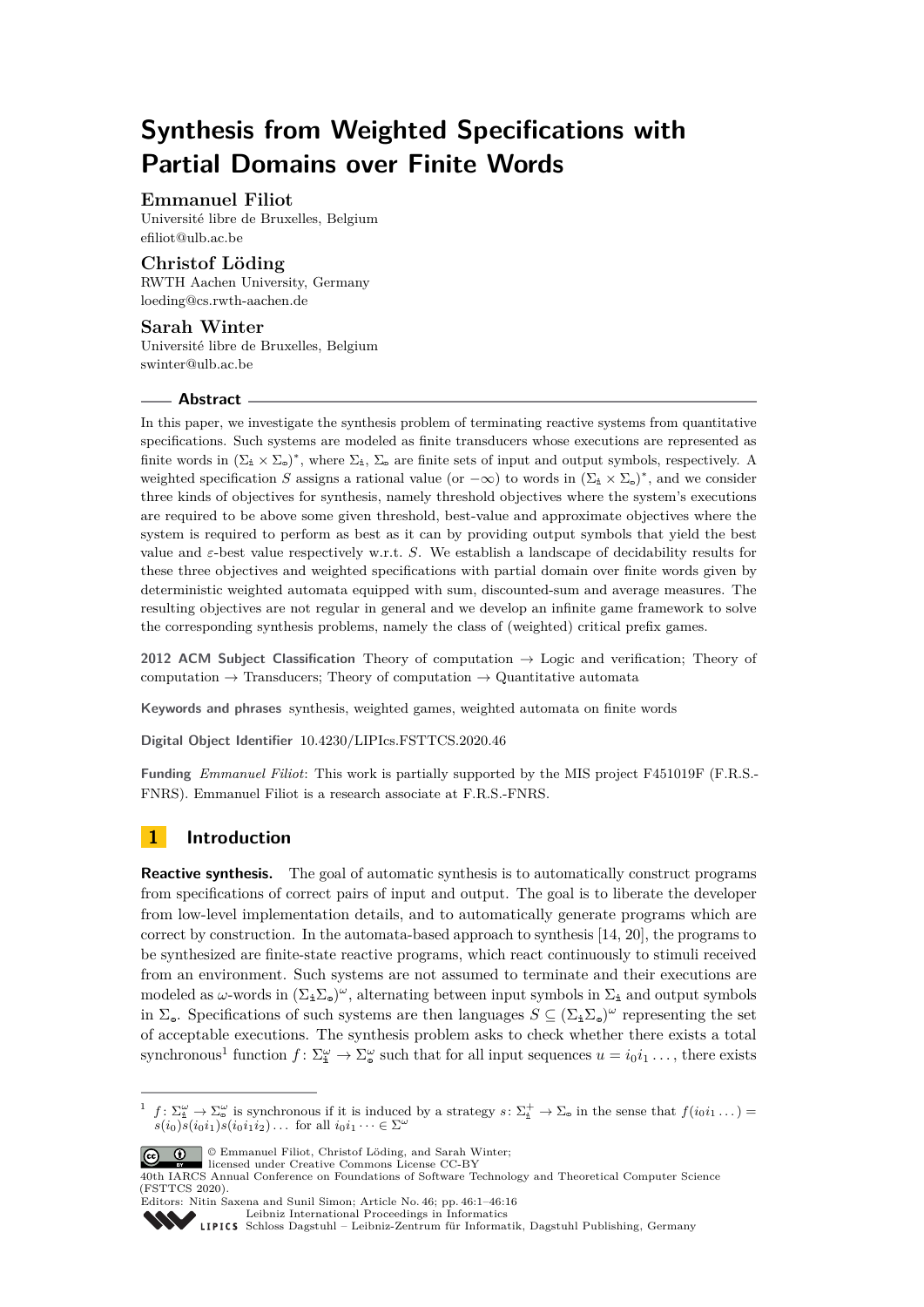### **46:2 Synthesis from Weighted Specifications with Partial Domains over Finite Words**

an output sequence  $v = o_0 o_1 \ldots$  such that  $f(u) = v$  and the convolution  $u \otimes v = i_0 o_0 i_1 o_1 \ldots$ belongs to *S*. The function *f* is called a realizer of *S*. Automatic synthesis of non-terminating reactive systems has first been introduced by Church [\[19\]](#page-14-2), and a first solution has been given by Büchi and Landweber  $[14]$  when the specification *S* is  $\omega$ -regular. In this setting, when a realizer exists, there is always one which can be computed by a finite-state sequential transducer, a finite-state automaton which alternates between reading one input symbol and producing one output symbol. This result has sparked much further work to make synthesis feasible in practice, see e.g., [\[31,](#page-15-1) [27,](#page-15-2) [7\]](#page-14-3). The synthesis problem is classically modeled as an infinite-duration game on a graph, played by two players, alternatively picking input and output symbols. One player, representing the system, must enforce an objective that corresponds to the specification. Finite-memory winning strategies are in turn systems that realize the specification. This game metaphor has triggered a lot of research on graph games [\[20,](#page-14-1) Chapter 27]. There has also been a recent effort to increase the quality of the automatically generated systems by enhancing Boolean specifications with quantitative constraints, e.g., [\[5,](#page-14-4) [16,](#page-14-5) [12,](#page-14-6) [2\]](#page-13-0). This has also triggered a lot of research on quantitative extensions of infinite-duration games, for example mean-payoff, energy, and discounted-sum games, see, e.g., [\[24,](#page-15-3) [34,](#page-15-4) [22,](#page-15-5) [10,](#page-14-7) [11,](#page-14-8) [4,](#page-14-9) [29\]](#page-15-6).

**Partial-domain specifications.** In the classical formulation of the synthesis problem, it is required that a realizer *f* meets the specification *for all* possible input sequences. In particular, if there is a single input sequence *u* such that  $u \otimes v \notin S$  for all output sequences *v*, then *S* admits no realizer. In other words, when the *domain* of *S* is partial, then *S* is unrealizable. Formally, the domain of *S* is dom(*S*) = { $u \in \Sigma_{\mathbf{a}}^{\omega} \mid \exists v : u \otimes v \in S$ }. As noticed recently and independently in [\[1\]](#page-13-1), asking that the realizer meets the specification for all input sequences is often too strong and a more realistic setting is to make some assumptions on the environment's behaviour, namely, that the environment plays an input sequence in the domain of the specification. This problem is called good-enough synthesis in [\[1\]](#page-13-1) and can be formulated as follows: given a specification *S*, check whether there exists a *partial* synchronous function  $f: \Sigma_{\mathbf{a}}^{\omega} \to \Sigma_{\mathbf{a}}^{\omega}$  whose domain is dom(*S*), and such that for all input sequence  $u \in \text{dom}(S) = \text{dom}(f)$ ,  $u \otimes f(u) \in S$ . Decidability of the latter problem is entailed by decidability of the classical synthesis problem when the specification formalism used to describe *S* is closed under expressing the assumption that the environment provides inputs in dom(*S*). It is the case for instance when *S* is  $\omega$ -regular, because the specification  $S \cup \overline{\text{dom}(S)} \otimes \Sigma_{\phi}^{\omega}$  has total domain and is effectively *ω*-regular. [\[1\]](#page-13-1) investigates the more challenging setting of *S* being expressed by a multi-valued (in contrast to Boolean) LTL logic. More generally, there is a series of works on solving games under assumptions on the behaviour of the environment [\[18,](#page-14-10) [6,](#page-14-11) [30,](#page-15-7) [21,](#page-14-12) [13,](#page-14-13) [2\]](#page-13-0).

**Our setting: Partial-domain weighted specifications.** In this paper, motivated by the line of work on quantitative extensions of synthesis and the latter more realistic setting of partial-domain specifications, we investigate synthesis problems from partial-domain weighted specifications (hereafter just called weighted specifications). We conduct this investigation in the setting of *terminating reactive systems*, and accordingly our specifications are over finite words. Formally, a specification is a mapping  $S: (\Sigma_{\mathbf{i}} \cdot \Sigma_{\mathbf{0}})^* \to \mathbb{Q} \cup \{-\infty\}$ . The domain dom(*S*) of *S* is defined as all the input sequences  $u \in \Sigma_{\mathbf{i}}^*$  such that  $S(u \otimes v) \in \mathbb{Q}$  for some  $v \in \Sigma_{\mathbf{a}}^*$ . We consider three quantitative synthesis problems, which all consists in checking whether there exists a function *f* computable by a finite transducer such that  $dom(f) = dom(S)$  and which satisfies respectively the following conditions: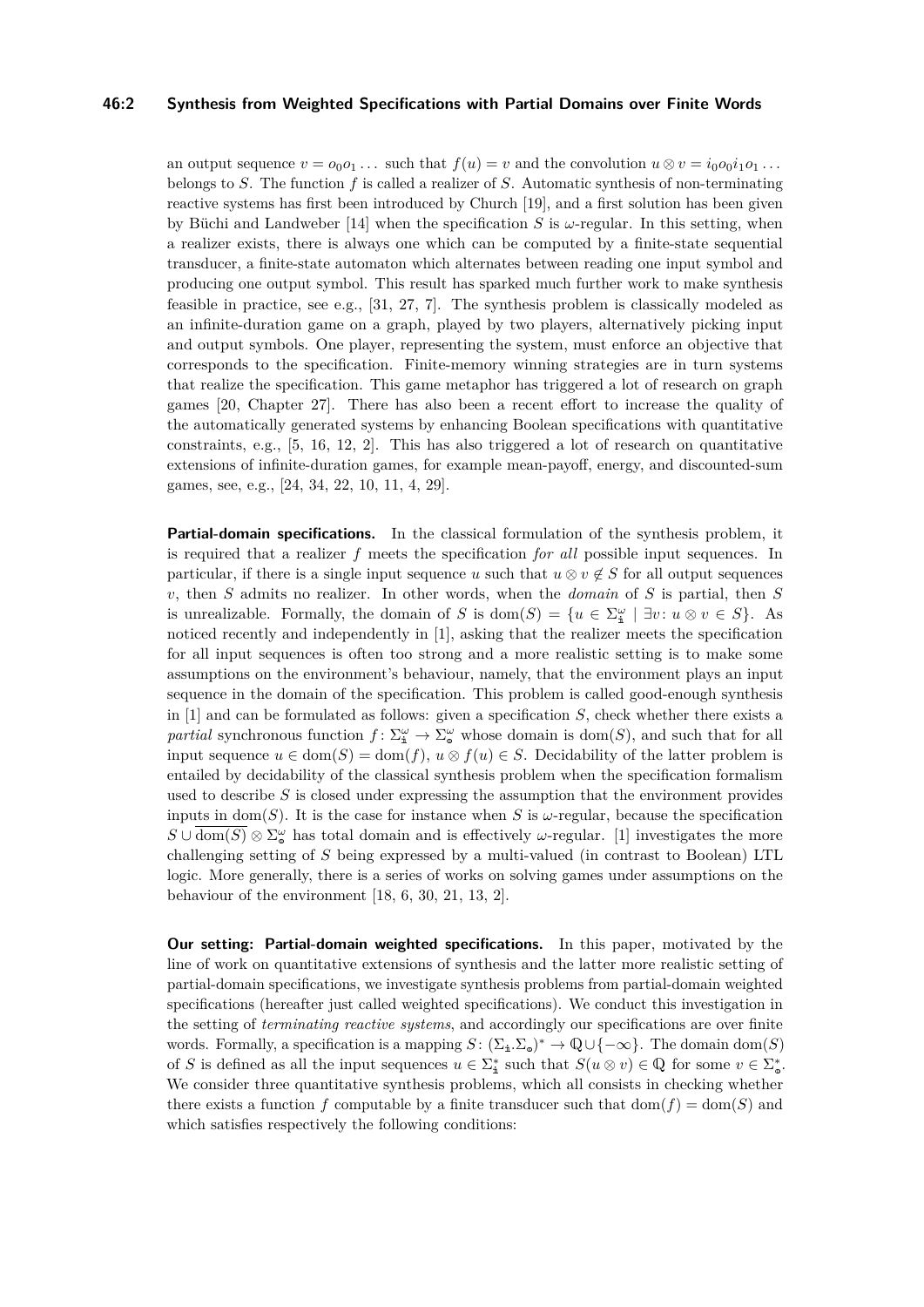#### **E. Filiot, C. Löding, and S. Winter 46:3 All and S. Winter 46:3 46:3**

| $\widetilde{\mathrm{Problem}}$<br>Spec | Sum-automata   | Avg-automata               | Dsum-automata                |
|----------------------------------------|----------------|----------------------------|------------------------------|
| strict threshold                       | $NP \cap coNP$ | ${\rm NP} \cap {\rm coNP}$ | NP                           |
| non-strict threshold                   | $NP \cap coNP$ | ${\rm NP} \cap {\rm coNP}$ | $NP \cap coNP$               |
| best-value                             | PTIME $[3]$    | PTIME $[3]$                | $NP \cap coNP$               |
| strict approximate                     | EXPTIME-c [26] |                            | NEXPTIME for $\lambda = 1/n$ |
| non-strict approx.                     | EXPTIME-c [26] |                            | EXPTIME for $\lambda = 1/n$  |

<span id="page-2-0"></span>**Table 1** Complexity results for weighted specifications. Here, D stands for decidable, the suffix -c for complete,  $\lambda$  for discount factor, and  $n$  for a natural number.

- for all  $u \in \text{dom}(S)$  it holds that  $S(u \otimes f(u)) \triangleright t$  for a given threshold  $t \in \mathbb{Q}$  and  $\rho \in \{>, \geq\},\$ called *threshold synthesis*, or
- $S(u \otimes f(u)) =$  bestVal<sub>S</sub>(*u*), that is, the maximal value that can be achieved for the input *u*, i.e., bestVal<sub>*S*</sub>(*u*) = sup{*S*(*u*  $\otimes$  *v*) | *v*  $\in \Sigma_{\circ}^{*}$ }, called *best-value synthesis*, or
- **■** bestVal<sub>S</sub>(*u*) − *S*(*u* ⊗ *f*(*u*))  $\triangleleft r$  for a given threshold  $r \in \mathbb{Q}$  and  $\triangleleft \in \{ \leq, \leq \}$ , called *approximate synthesis*.

Following the game metaphor explained before, those quantitative synthesis problems can be formulated as two-player games in which Adam (environment) and Eve (system) alternatively pick symbols in  $\Sigma_{\hat{\mathbf{n}}}$  and  $\Sigma_{\mathbf{0}}$  respectively. Additionally, Adam has the power to stop the game. If it does not, then Eve wins the game. Otherwise, a finite play spells a word  $u \otimes v$ . For the Boolean synthesis problem, Eve has won if either  $u \notin \text{dom}(S)$  where *S* is the specification, or  $u \otimes v \in S$ . Additionally, for the threshold synthesis problem, the value  $S(u \otimes v)$  must be greater than the given threshold; for the best-value synthesis problem, it must be equal to bestVal<sub>S</sub>(*u*) and for approximate synthesis it must be *r*-close to bestVal<sub>S</sub>(*u*).

**Contributions.** Our main contribution is a clear picture about decidability of threshold synthesis, best-value synthesis and approximate synthesis for weighted specifications over finite words defined by deterministic weighted finite automata [\[23\]](#page-15-9), equipped with either sum, average or discounted-sum measure. Such automata extend finite automata with integer weights on their transitions, computing a value through a payoff function that combines those integers, with sum, average, or discounted-sum. The results (presented in Section [4\)](#page-9-0) are summarized in Table [1.](#page-2-0) We also give an application of our results to the decidability of quantitative extensions of the Church synthesis problem over infinite words, for some classes of weighted safety specifications, which intuitively require that all prefixes satisfy a quantitative requirement (being above a threshold, equal to the best-value, or close to it).

As we explain in the related works section, some of our results are obtained via reduction to solving known quantitative games or to the notions of *r*-regret determinization for weighted automata. We develop new techniques to solve the strict threshold synthesis problem for discounted-sum specifications in NP (Theorem [9\)](#page-10-0), the best-value synthesis problem for discounted-sum specifications in  $NP \cap \text{coNP}$  (Theorem [12\)](#page-11-0) and approximate synthesis for average specifications (Theorem [13\)](#page-11-1), which are to the best of our knowledge new results.

Moreover, as our main tool to obtain our synthesis results, we introduce in Section [3](#page-7-0) a new kind of (weighted) games called *critical prefix games* tailored to handle weighted specifications with *partial* domain of *finite* words. We believe these kind of games are interesting on their own and are described below in more detail.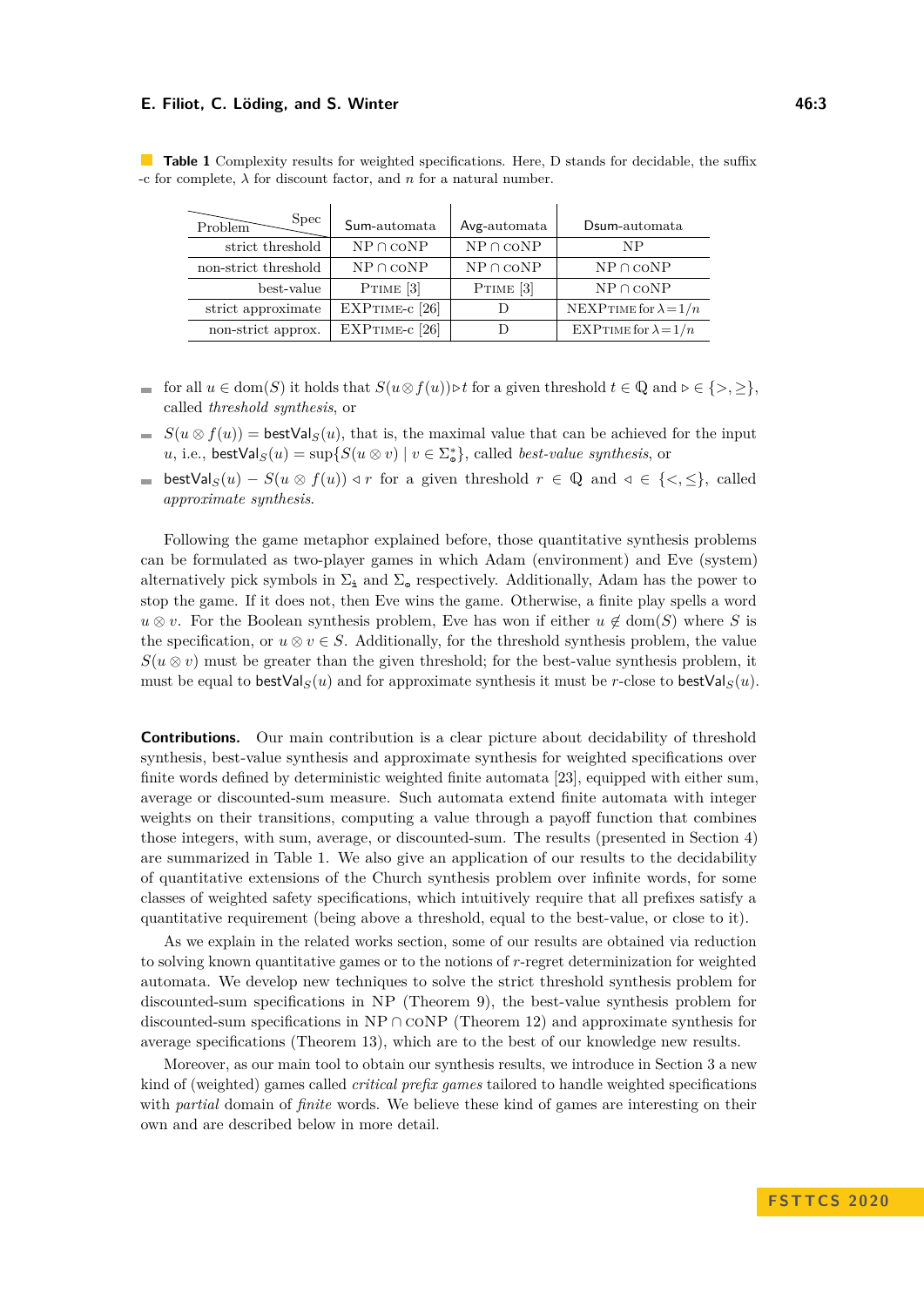### **46:4 Synthesis from Weighted Specifications with Partial Domains over Finite Words**

**Critical prefix games.** Following the classical game metaphor of synthesis, we design weighted games into which some of our synthesis problems can be directly encoded. Those games still have infinite-duration, but account for the fact that specifications are on finite words and have partial domains. In particular, the quantitative constraints must be checked only for play prefixes that correspond to input words of the environment which are in the domain of the specification. So, a critical prefix game is defined as a two-player turn-based weighted game with some of the vertices being declared as critical. When the play enters a critical vertex, a quantitative requirement must be fulfilled, otherwise Eve loses. For instance, critical prefix *threshold* games require that the payoff value when entering a critical vertex is at least or above a certain threshold. We show that these threshold games are all decidable for sum, average, and discounted-sum payoffs, see Theorems [3](#page-8-0) and [4.](#page-8-1) For solving approximate average synthesis, we use a reduction to critical prefix energy games of imperfect information starting with fixed initial credit (the energy level must be at least zero whenever the play is in a critical vertex). Without critical vertices (where the energy level must be at least zero all the time) these games are known to be decidable [\[22\]](#page-15-5). We show that adding critical vertices makes these games undecidable, in general, see Theorem [7.](#page-9-1) However, a large subclass of imperfect information critical prefix energy games, sufficient for our synthesis problems, is shown to be decidable, see Theorem [8.](#page-9-2)

**Domain-safe weighted specifications.** Most of our quantitative synthesis problems reduce to two-player games. While we need games of different natures, they all model the fact that Eve constructs a run of the (deterministic) automaton, given the input symbols provided by Adam so far. By choosing outputs, Eve must make sure that this run is accepting whenever the input word played by Adam so far is in the domain of *S*. Otherwise Adam can stop and Eve loses. While this condition can be encoded in the game by enriching the vertices with subsets of states (in which Eve could have been by choosing alternative output symbols), this would result in an exponential blow-up of the game. We instead show that the weighted automaton can be preprocessed in polynomial-time into a so called domain-safe automaton, in which there is no need to monitor the input domain when playing, see Theorem [2.](#page-6-0)

**Related works.** Boolean synthesis problems for finite words have been considered in [\[33,](#page-15-10) [32\]](#page-15-11) where the specification is given as an LTL formula over finite traces. In the quantitative setting, it has also been considered in [\[25\]](#page-15-12) for weighted specifications given by deterministic weighted automata. In these works however, it is the role of Eve to eventually stop the game. While this makes sense for reachability objectives and planning problems, this setting does not accurately model a synthesis scenario where the system has no control over the provided input sequence. Our setting is different and needs new technical developments.

Threshold problems in quantitative infinite-duration two-player games with discountedand mean-payoff measures are known to be solvable in NP  $\cap$  coNP [\[4,](#page-14-9) [34\]](#page-15-4). Our threshold synthesis problems all directly reduce to critical prefix threshold games with corresponding payoff functions. The latter games, for sum and average, are shown to reduce to mean-payoff games, so our NP ∩  $\text{coNP}$  upper-bound follows from [\[34\]](#page-15-4). For critical prefix discounted-sum games with a non-strict threshold, we show a polynomial time reduction to infinite-duration discounted sum games and hence our result follows from [\[4\]](#page-14-9). Such a reduction fails for a strict threshold and we develop new techniques to solve critical prefix discounted-sum games with strict threshold, by first showing that memoryless strategies suffice for Eve to win, and then by showing how to check in PTime whether a memoryless strategy is winning for Eve. The latter result actually shows how to test in PTime whether there exists,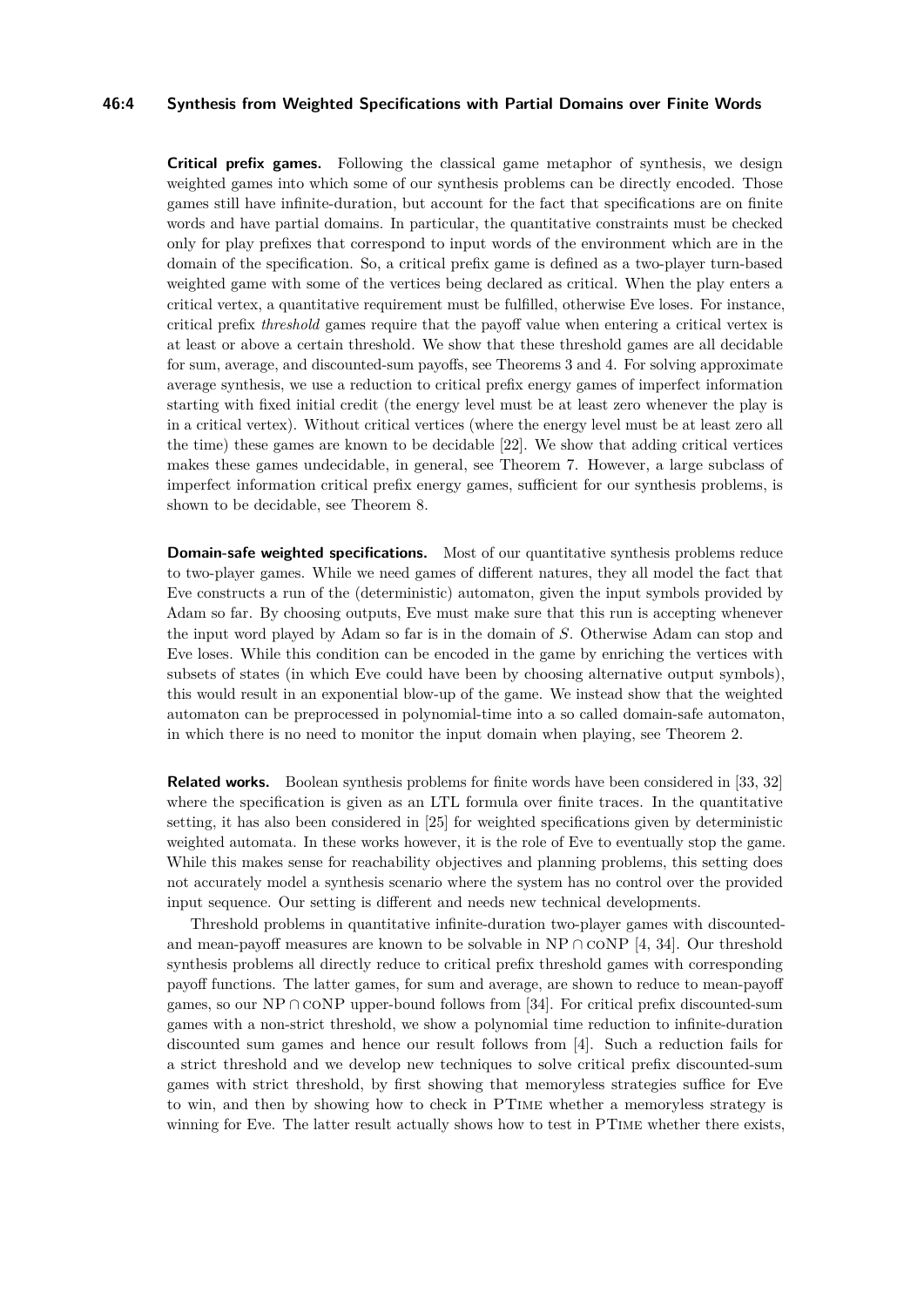### **E. Filiot, C. Löding, and S. Winter 46:5** and the state of the 46:5

in a weighted graph, a path from a source to a target vertex of discounted-sum greater or equal to some given threshold. This result entails that the non-emptiness problem for non-deterministic discounted-sum max-automata<sup>[2](#page-4-0)</sup> is solvable in PTIME (Theorem [6\)](#page-9-3). To the best of our knowledge, up to now this problem is only known to be in PSpace for the subcase of functional discounted-sum automata [\[25,](#page-15-12) [9\]](#page-14-15).

As we show, the best-value synthesis problems correspond to zero-regret determinization problems for non-deterministic weighted automata, i.e., deciding whether there is a nondeterminism resolving strategy for Eve that guarantees the same value as the maximal value of an accepting run in the non-deterministic weighted automaton. Such a problem is in PTime for sum-automata [\[3\]](#page-14-14) and the average case easily reduces to the sum-case. For discounted-sum, zero-regret determinization is known to be decidable in NP for dsum-automata over infinite words [\[29\]](#page-15-6). We improve this bound to NP ∩  $\mathrm{coNP}$  for finite words.

Finally, approximate synthesis corresponds to a problem known as *r*-regret determinization of non-deterministic weighted automata. For sum-automata, it is known to be ExpTimecomplete [\[26\]](#page-15-8). For average-automata, there is no immediate reduction to the sum case, because the sum value computed by an *r*-regret determinizer can be arbitrarily faraway from the best sum, while its averaged value remains close to the best average. Instead, we show a reduction to the new class of partial observation critical prefix energy games. For dsum-automata over infinite words, total domain and integral discount factor, *r*-regret determinization is known to be decidable [\[29\]](#page-15-6). Our setting does not directly reduce to this setting, but we use similar ideas.

### <span id="page-4-1"></span>**2 Preliminaries**

**Languages and relations.** Let N be the set of non-negative integers. Let  $\Sigma$  be a finite alphabet. We denote by  $\Sigma^*$ , respectively  $\Sigma^{\omega}$ , the set of finite, respectively infinite, words over Σ, and  $\Sigma^+$  the set of non-empty finite words over Σ. The empty word is denoted by  $\varepsilon$ . A *language* over  $\Sigma$  is a set of words over  $\Sigma$ . A (binary) *relation* R is a subset of  $\Sigma_{\bf i}^* \times \Sigma_{\bf o}^*$ , i.e., a set of pairs of words. Its domain is the set dom $(R) = \{u \mid \exists v : (u, v) \in R\}$ . Given a pair of words, we refer to the first (resp. second) component as input (resp. output) component, the alphabets  $\Sigma_{\bf i}$  and  $\Sigma_{\bf o}$  are referred to as input resp. output alphabet. We let  $\Sigma_{\bf i\bf o} = \Sigma_{\bf i} \cup \Sigma_{\bf o}$ .

**Automata.** A *nondeterministic finite state automaton (NFA)* is a tuple  $\mathcal{A} = (Q, q_i, \Sigma, \Delta, F)$ , where *Q* is a finite state set,  $q_i \in Q$  is the initial state,  $\Sigma$  is a finite alphabet,  $\Delta \subseteq Q \times \Sigma \times Q$ is a transition relation, and  $F \subseteq Q$  is a set of final states. A *run* of the automaton on a word  $w = a_1 \ldots a_n$  is a sequence  $\rho = \tau_1 \ldots \tau_n$  of transitions such that there exist  $q_0, \ldots, q_n \in Q$ such that  $\tau_i = (q_{i-1}, a_i, q_i)$  for all *j*. A run on  $\varepsilon$  is a single state. A run is *accepting* if it begins in the initial state and ends in a final state. The *language recognized* by the automaton is defined as  $L(\mathcal{A}) = \{w \mid \text{there is an accepting run of } \mathcal{A} \text{ on } w\}.$  The automaton is *deterministic (a DFA)* if  $\Delta$  is given as a partial function  $\delta: Q \times \Sigma \to Q$ .

**Transducers.** A *transducer* is a tuple  $\mathcal{T} = (Q, q_i, \Sigma_i, \Sigma_o, \delta, F)$ , where *Q* is a finite state set,  $q_i \in Q$  is the initial state,  $\Sigma_i$  and  $\Sigma_{\infty}$  are finite alphabets,  $\delta \colon (Q \times \Sigma_i) \to (\Sigma_{\infty} \times Q)$ is a transition function, and  $F \subseteq Q$  is a set of final states. A transition is also denoted as a tuple for convenience. A *run* is either a non-empty sequence of transitions  $\rho$  =  $(q_0, u_1, v_1, q_1)(q_1, u_2, v_2, q_2) \dots (q_{n-1}, u_n, v_n, q_n)$  or a single state. The *input (resp. output)* of

<span id="page-4-0"></span><sup>&</sup>lt;sup>2</sup> i.e., checking whether there exists a word with value greater or equal to some threshold, where the value is defined by taking the max over all accepting runs.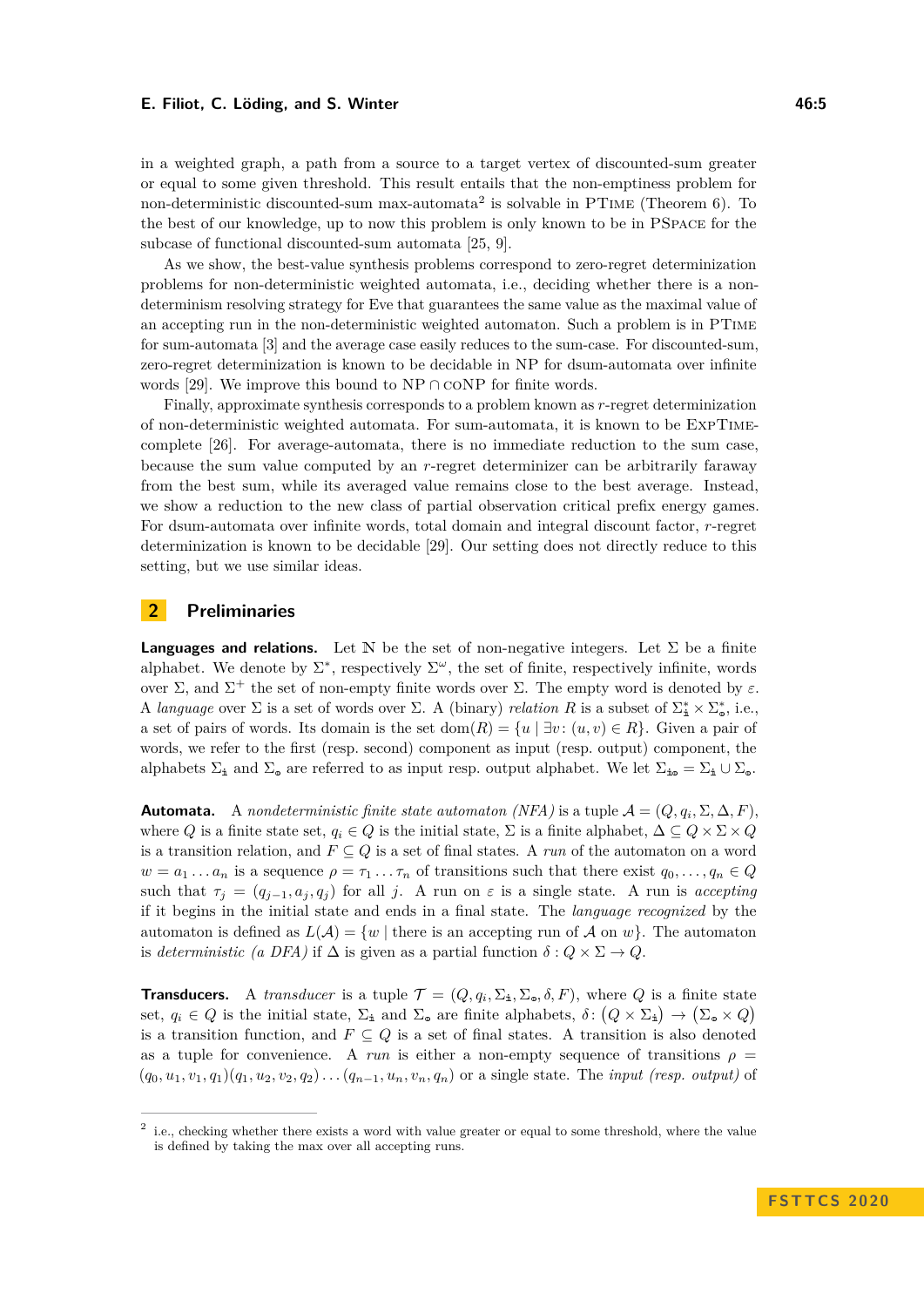$\rho$  is  $u = u_1 \ldots u_n$  (resp.  $v = v_1 \ldots v_n$ ) if  $\rho \in \Delta^+$ , both are  $\varepsilon$  if  $\rho \in Q$ . We denote by  $p \stackrel{u|v}{\longrightarrow} q$ that there exists a run from  $p$  to  $q$  with input  $u$  and output  $v$ . A run is *accepting* if it starts in the initial and ends in a final state. The *partial function recognized* by the transducer is  $f_{\mathcal{T}}: \Sigma_{\mathbf{a}}^* \to \Sigma_{\mathbf{a}}^*$  defined as  $f_{\mathcal{T}}(u) = v$  if there is an accepting run of the form  $p \xrightarrow{u|v} q$ .

**Weighted automata.** Let  $n > 0$ . Given a finite sequence  $\phi = j_1 \dots j_n$  of integers, and a discount factor  $\lambda \in \mathbb{Q}$  such that  $0 < \lambda < 1$ , we define the following functions:  $\textsf{Sum}(\phi) = \sum_{i=1}^{n} j_i, \quad \textsf{Avg}(\phi) = \frac{\textsf{Sum}(\phi)}{n}, \quad \textsf{DSum}(\phi) = \sum_{i=1}^{n} \lambda^i j_i \text{ if } \phi \text{ is non-empty and }$  $\mathsf{Sum}(\phi) = \mathsf{Avg}(\phi) = \mathsf{Dsum}(\phi) = 0$  otherwise. Let  $V \in \{\mathsf{Sum}, \mathsf{Avg}, \mathsf{Dsum}\}.$  A *weighted V*-automaton (WFA) is a tuple  $\mathcal{A} = (Q, \Sigma, q_i, \Delta, F, \gamma)$ , where  $(Q, \Sigma, q_i, \Delta, F)$  is a classical de*terministic* finite state automaton, and  $\gamma$ :  $\delta \to \mathbb{Z}$  is a *weight function*. Its recognized language, etc., is defined as for classical finite state automata. The value  $V(\rho)$  of a run  $\rho = \tau_1 \ldots \tau_n$  is defined as  $V(\gamma(\tau_1)\dots\gamma(\tau_n))$  if  $\rho$  is accepting and  $-\infty$  otherwise. The value  $\mathcal{A}(w)$  of a word *w* is given by the total function, called the function *recognized* by  $\mathcal{A}, \mathcal{A} \colon \Sigma^* \to \mathbb{Q} \cup \{-\infty\}$ defined as  $w \mapsto V(\rho)$ , where  $\rho$  is the run of A on w, that is, the value of a word is the value of its accepting run, or  $-\infty$  if there exists none.

**Weighted specifications.** A *weighted specification* is a total function  $S: (\Sigma_{\mathbf{i}} \Sigma_{\mathbf{o}})^* \to \mathbb{Q} \cup \mathbb{Q}$  ${-\infty}$  recognized by a WFA A. Note that by our definition, A is deterministic by default. Given  $u = u_1 \dots u_n \in \Sigma_{\mathbf{a}}^*$  and  $v = v_1 \dots u_n \in \Sigma_{\mathbf{a}}^*$ ,  $u \otimes v$  denotes its *convolution*  $u_1v_1 \dots u_nv_n \in \Sigma_{\mathbf{a}}^*$  $(\Sigma_{\mathbf{i}}\Sigma_{\mathbf{0}})^*$ . We usually write  $S(u \otimes v)$  instead of  $S(u_1v_1 \ldots u_nv_n)$ . The relation (or Boolean specification) of *S*, denoted by  $R(S)$ , is given by the set of pairs that are mapped to a rational number, i.e.,  $R(S) = \{(u, v) | S(u \otimes v) > -\infty\}$ . We usually write  $u \otimes v \in S$  instead of  $(u, v) \in S$ *R*(*S*). The domain of *S*, denoted by dom(*S*), is defined as  $\{u \in \Sigma_{\mathbf{a}}^* \mid \exists v \in \Sigma_{\mathbf{a}}^* : u \otimes v \in S\}$ . If a weighted specification is given by some *V* -automaton, we refer to it as *V* -specification.

**Quantitative synthesis problems.** The (Boolean) *synthesis problem* asks, given a weighted specification *S*, whether there exists a partial function  $f: \Sigma_{\mathbf{i}}^* \to \Sigma_{\mathbf{0}}^*$  defined by a transducer with dom $(f) = \text{dom}(S)$  such that  $u \otimes f(u) \in S$  for all  $u \in \text{dom}(f)$ .

We define three quantitative synthesis problems that pose additional conditions, we only state the additions. The *threshold synthesis problem* additionally asks, given a threshold  $\nu \in \mathbb{Q}$ , and  $\nu \in \{>, >\},$  that  $S(u \otimes f(u)) \triangleright \nu$  for all  $u \in \text{dom}(f)$ . The *best-value synthesis problem* additionally asks that  $S(u \otimes f(u)) = \mathsf{bestVal}_S(u)$ , where  $\mathsf{bestVal}_S(u) = \sup\{S(u \otimes v) \mid$  $u \otimes v \in S$  for all  $u \in \text{dom}(f)$ . The *approximate synthesis problem* additionally asks, given a threshold  $\nu \in \mathbb{Q}$ , and  $\lhd \in \{\langle \cdot, \cdot \rangle\}$ , that bestVal<sub>S</sub> $(u) - S(u \otimes f(u)) \lhd \nu$  for all  $u \in \text{dom}(f)$ .

In these settings, if such a function *f* exists, it is called *S-realization*, a transducer that defines *f* is called *S-realizer*, and is said to *implement an S-realization*. A transducer whose implemented function *f* only satisfies the Boolean condition is called *Boolean S-realizer*.

► **Example 1.** Let  $\Sigma_i = \{a, b\}$  and  $\Sigma_{\text{o}} = \{c, d\}$ , and consider the weighted specification *S* defined by the following automaton A.

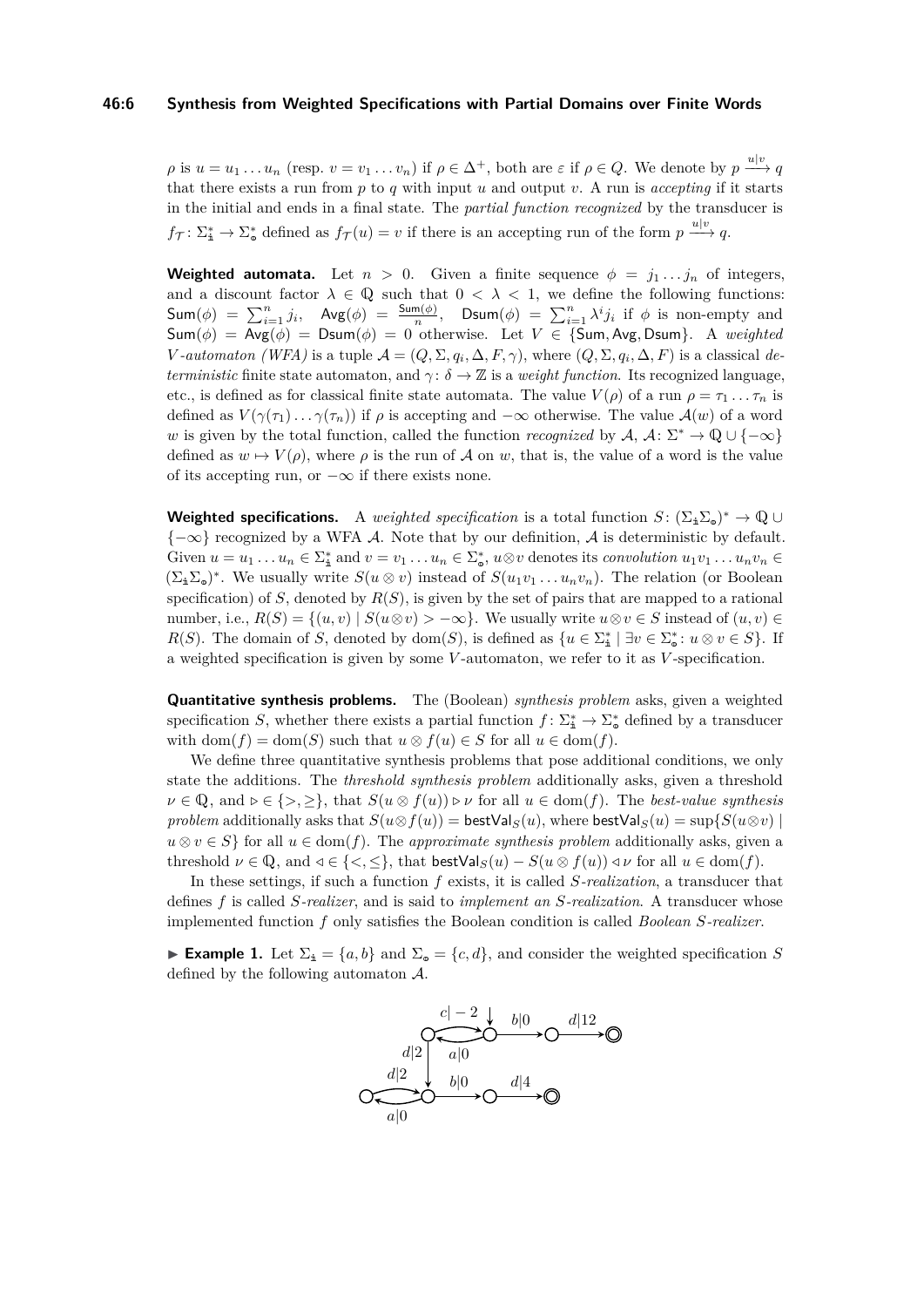Clearly, *S* has a Boolean realizer (infinitely many, in fact). First, we view A as a Sumautomaton. There exists a realizer that ensures a value of at least 6, for example, the transducer that always outputs *d*. There exists no best-value realizer. To see this, we look at the maximal values. We have  $\text{bestVal}(b) = 12$ ,  $\text{bestVal}(ab) = 10$ , and  $\text{bestVal}(a^i b) = 2i + 4$ for *i >* 1. The maximal value for *ab* is achieved with *cd* and the maximal value for *aaab* with *dddd*. So, the first output symbol depends on the length of the input word, which is unknown to a transducer when producing the first output symbol. However, there exists an approximate realizer for the non-strict threshold 4: the transducer that outputs *c* solely for the first *a*. The difference to the maximal value is 0 for the inputs *b* and *ab*, and 4 for all other inputs. Secondly, we view  $A$  as an Avg-automaton. With the same argumentation as for Sum, it is easy to see that there exists no best-value realizer, there exists an approximate realizer for the non-strict threshold  $\frac{2}{3}$ : the transducer that outputs *c* solely for the first *a*. The difference to the maximal value is 0 for the inputs *b* and *ab*, and  $\frac{2}{i+1}$  for inputs of the form  $a^i b$  for  $i > 1$ . Note that the difference decreases with the input length unlike for Sum.

**Boolean synthesis and domain-safe automata.** The quantitative synthesis problems that we have defined, ask for Boolean realizers that additionally satisfy a quantitative condition. We start by showing that a weighted specification  $A$  can be preprocessed in polynomial time such that dealing with the Boolean part becomes very simple. Basically, we remove all parts of A that cannot be used by a Boolean realizer. We call the result of this preprocessing a *domain-safe weighted specification*, to be defined formally below. In Section [4](#page-10-1) we use domain-safe specifications.

Denote by  $dom(\mathcal{A}) \subseteq \Sigma_{\mathbf{i}}^*$  the domain of the weighted specification defined by  $\mathcal{A}$ . We can easily obtain an NFA (with  $\varepsilon$ -transitions) for dom( $\mathcal{A}$ ) by removing the weights and turning all transitions that are labelled by an output letter into an *ε*-transition. We call the resulting NFA the domain automaton of  $A$ , and denote it by  $A_{\text{dom}}$ . For a state q of  $A$ , we denote by  $L(A_{\text{dom}}, q)$  the language of  $A_{\text{dom}}$  accepted by runs starting in *q*. An output transition  $(q, a, q')$  of A is called *domain-safe* if  $L(A_{dom}, q) = L(A_{dom}, q')$ , i.e., it does not restrict the language of input words that can be accepted by  $A_{dom}$ . Otherwise, such a transition is called *domain-unsafe*. We call a weighted specification A *domain-safe* if it is trim, i.e., all states are accessible and co-accessible, and all its output transitions are domain-safe.

A transducer that produces an input/output pair whose run in  $A$  uses a domain-unsafe transition of A cannot be a Boolean realizer of A because it cannot complete all inputs in the domain with an output in the relation  $R(\mathcal{A})$ . We now show that we can compute in polynomial time for a given weighted specification  $\mathcal A$  a sub-automaton  $\mathcal A'$  of  $\mathcal A$  that is domain-safe and has the same Boolean realizers as  $A$ . We would like to mention that there is a tight connection between domain-safe automata and the problem of "determinization by pruning" (DBP) as it is studied in [\[3\]](#page-14-14). The following result can also be derived from the proof of [\[3,](#page-14-14) Theorem 4.1]. Furthermore, the proof of Theorem [2](#page-6-0) directly yields an alternative game-based proof of the "determinization by pruning" problem.

<span id="page-6-0"></span> $\triangleright$  **Theorem 2.** *There is a polynomial time procedure that takes as input a weighted specification* A*, and either returns "no realizer" if* A *does not have Boolean realizers, or, otherwise, returns a sub-automaton* A<sup>0</sup> *of* A *that is domain-safe, has the same domain as* A*, and has the same Boolean realizers as* A*.*

A direct consequence of the above theorem is that the Boolean synthesis problem is decidable in polynomial time.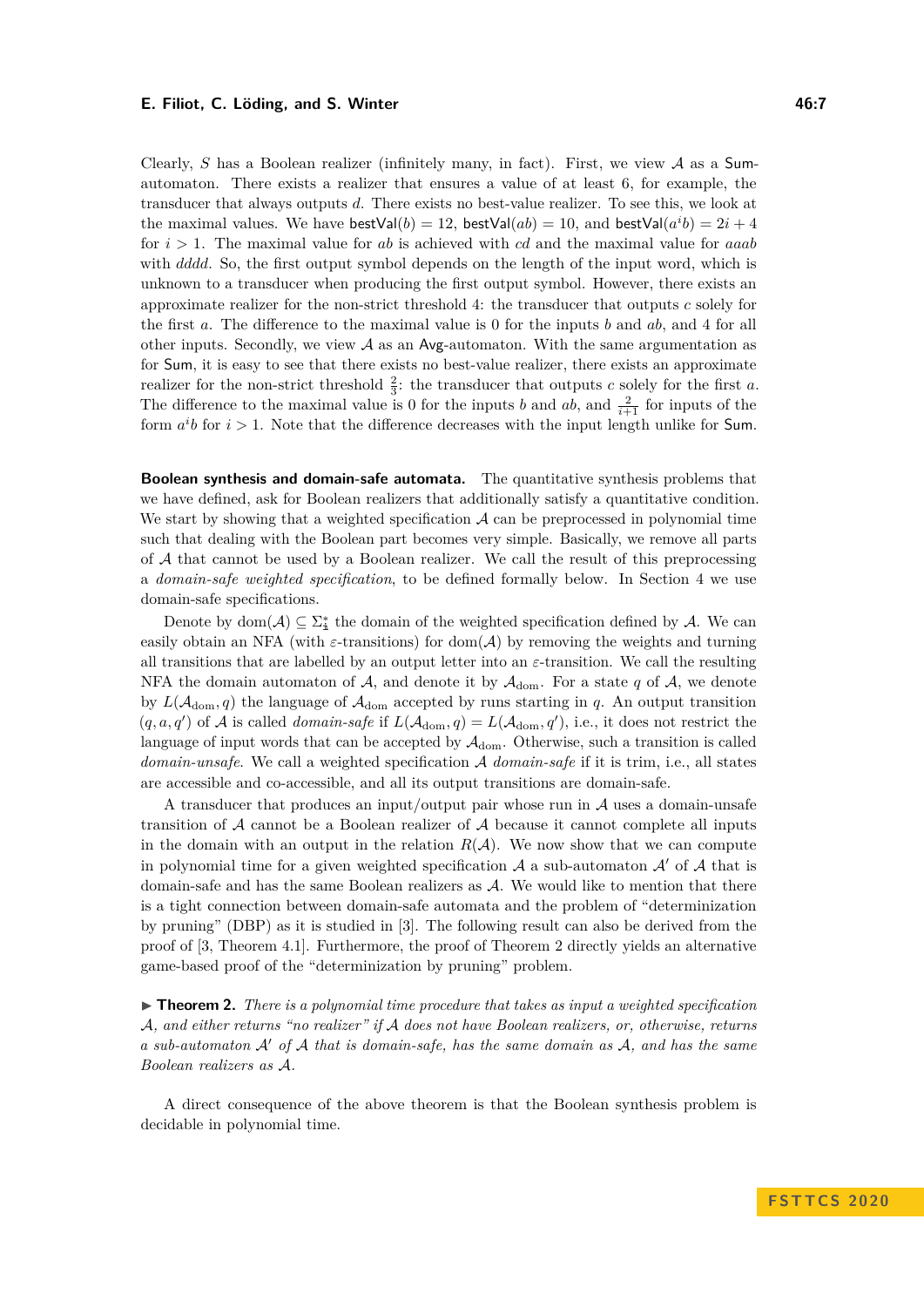### **46:8 Synthesis from Weighted Specifications with Partial Domains over Finite Words**

### <span id="page-7-0"></span>**3 Critical prefix games**

In this section we introduce the necessary definitions and notations regarding games. Moreover, we introduce critical prefix games and establish our results for these kind of games.

**Games.** A *weighted game with imperfect information* is an infinite-duration two-player game played on a game arena  $G = (V, v_0, A, E, O, w)$ , where V is a finite set of vertices,  $v_0 \in V$  is the initial vertex, *A* is a finite set of actions,  $E \subseteq V \times A \times V$  is a labeled transition relation,  $\mathcal{O} \subseteq 2^V$  is a set of *observations* that partition *V*, and  $w: E \to \mathbb{Z}$  is a weight function. Without loss of generality, we assume that the arena has no dead ends, i.e., for all  $v \in V$ there exists  $a \in A$  and  $v' \in V$  such that  $(v, a, v') \in E$ . The unique observation containing a vertex *v* is denoted  $obs(v)$ . A game with *perfect information* is such that  $\mathcal{O} = \{ \{v\} \mid v \in V \}$ . In that case we omit  $\mathcal O$  from the tuple  $G$ .

Games are played in rounds in which Eve chooses an action  $a \in A$ , and Adam chooses an *a*-successor of the current vertex. The first round starts in the initial vertex  $v_0$ . A *play*  $\pi$  in *G* is an infinite sequence  $v_0a_0v_1a_1...$  such that  $(v_i, a_i, v_{i+1}) \in E$  for all  $i \in \mathbb{N}$ . The prefix of  $\pi$  up to  $v_n$  is denoted  $\pi(n)$ , its last element  $v_n$  is denoted by last $(\pi(n))$ . The set of all plays resp. prefixes of plays in *G* is denoted by Plays(*G*) resp. Prefs(*G*). The *observation sequence* of the play  $\pi$  is defined as  $\cos(\pi) = \cos(v_0)a_0\cos(v_1)a_1...$  and the finite observation sequence of the play prefix  $\pi(n)$  is  $\cos(\pi(n)) = \cos(v_0)a_0 \dots \cos(v_n)$ . Naturally, obsextends to sets of (prefixes of) plays.

A game is defined by an arena *G* and an *objective* Win ⊆ Plays(*G*) describing a set of good plays in *G* for Eve. A *strategy for Eve* in *G* is a mapping  $\sigma$ : Prefs $(G) \rightarrow A$ , it is called *observation-based* if for all play prefixes  $\rho, \rho' \in \text{Prefs}(G)$ , if  $\text{obs}(\rho) = \text{obs}(\rho')$ , then  $\sigma(\rho) = \sigma(\rho')$ . Equivalently, an observation-based strategy is a mapping  $\sigma$ :  $\text{obs}(\text{Prefs}(G)) \to A$ . We do not formally introduce strategies for Adam, intuitively, given a play prefix and an action *a*, a strategy of Adam selects an *a*-successor of its last vertex. Given a strategy  $\sigma$ , let  $\mathsf{Plays}_\sigma(G)$ denote the set of plays compatible with  $\sigma$  in  $G$ , and Prefs<sub> $\sigma$ </sub> $(G)$  denote the set of play prefixes of  $\mathsf{Plays}_\sigma(G)$ . An Eve's strategy  $\sigma$  in  $G$  is  $winning$  if  $\mathsf{Plays}_\sigma(G) \subseteq \mathsf{Win}.$ 

We now define quantitative objectives. The *energy level* of the play prefix  $\pi(n)$  is  $\mathsf{EL}(\pi(n)) = \sum_{i=1}^{n} w((v_{i-1}, a_{i-1}, v_i)),$  the sum value is  $\mathsf{Sum}(\pi(n)) = \sum_{i=1}^{n} w((v_{i-1}, a_{i-1}, v_i)),$ the *average value* is  $\mathsf{Avg}(\pi(n)) = \frac{1}{n} \mathsf{Sum}(\pi(n))$ , and the *discounted-sum value* is  $\mathsf{Dsum}(\pi(n)) =$  $\sum_{i=1}^n \lambda^i w((v_{i-1}, a_{i-1}, v_i))$ , and we let  $\text{Dsum}(\pi) = \sum_{i=1}^\infty \lambda^i w((v_{i-1}, a_{i-1}, v_i))$  (we do not explicitly mention the discount factor  $\lambda$  in this notation because it is always clear from the context).

The *energy objective* in *G* is parameterized by an initial credit  $c_0 \in \mathbb{N}$  and is given by  $\text{PosEn}_G(c_0) = \{\pi \in \text{Plays}(G) \mid \forall i \in \mathbb{N} : c_0 + \text{EL}(\pi(i)) \geq 0\}.$  It requires that the energy level of a play never drops below zero when starting with initial energy level  $c_0$ . The *fixed initial credit problem for imperfect information games* asks whether there exists an observation-based winning strategy for Eve for the objective PosEn*G*(*c*0). The *discounted-sum objective* in *G* is parameterized by a threshold  $\nu \in \mathbb{Q}$ , and  $\nu \in \{>, \geq\}$ . It is given by  $DS_G^{\triangleright}(\nu) = \{\pi \in \text{Plays}(G) \mid \text{Dsum}(\pi) \triangleright \nu\}$  and requires that the discounted-sum value of a play is greater than resp. at least *ν*. The *discounted-sum game problem* asks whether there exists a winning strategy for Eve for the objective  $DS_G^{\triangleright}(\nu)$ .

A game with perfect information is a special case of an imperfect information game. Classically, instead of using the above model with full observation, a (weighted) perfect information game, simply called game, is defined over an arena  $(V, V<sub>3</sub>, v<sub>0</sub>, E, w)$ , where the set of vertices *V* is partitioned into  $V_{\exists}$  and  $V \setminus V_{\exists}$ , the vertices belonging to Eve and Adam,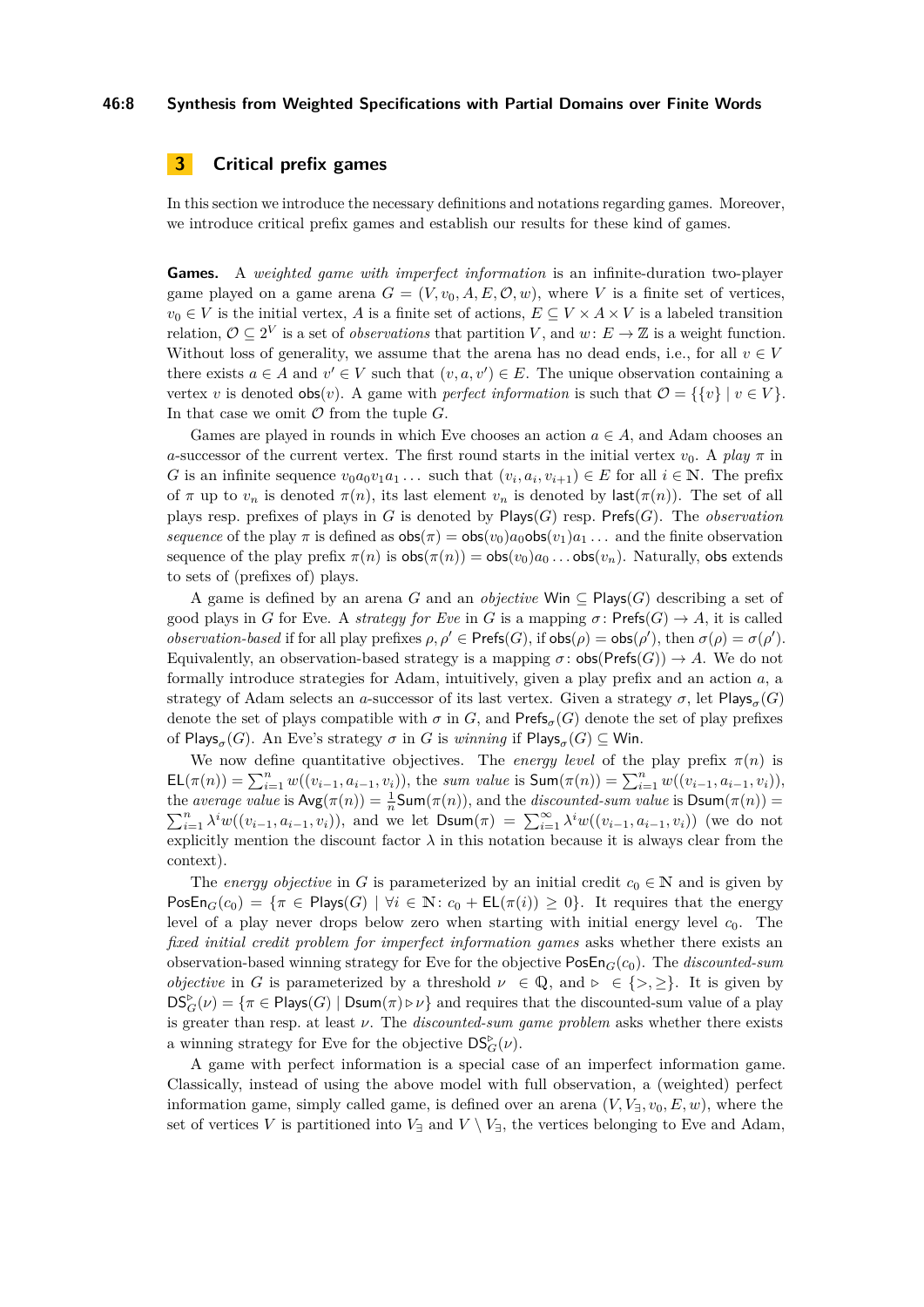### **E. Filiot, C. Löding, and S. Winter 46:9 All and S. Winter 46:9 46:9**

respectively,  $v_0 \in V$  is the initial vertex,  $E \subseteq V \times V$  is a transition relation, and  $w: E \to \mathbb{Z}$ is a weight function. In a play on such a game arena, Eve chooses a successor if the current vertex belongs to her, otherwise Adam chooses. For games with perfect information the two models are equivalent and we shall use both.

**Critical prefix games.** A *critical prefix game* is a game, where the winning objective is parameterized by a set  $C \subseteq V$  of *critical vertices*, and a set of play prefixes  $W \subseteq \text{Prefs}(G)$ . Its objective is defined as  $\text{Crit}_{C,W}(G) = \{\pi \in \text{Plays}(G) \mid \forall i \text{ last}(\pi(i)) \in C \rightarrow \pi(1) \dots \pi(i) \in W\}.$ The idea of a critical prefix game is that the state of a play is only relevant whenever the play is in a critical vertex. For convenience, in the case of critical prefix games, we also refer to the set *W* as objective.

The *threshold problem for critical prefix games* asks whether there exists a winning strategy for Eve for the objective  $\mathsf{Crit}_{C,W}(G)$ , where  $W$  is of the form  $\mathsf{Thres}_G^{V\triangleright}(\nu) = \{\varphi \in \mathsf{Prefs}(G) \mid \varphi \in \mathsf{Inf}(G)\}$ *V*( $\varphi$ )  $\triangleright \nu$ } parameterized by a threshold  $\nu \in \mathbb{Q}, \triangleright \in \{>, \geq\}$ , and *V*  $\in \{\textsf{Sum}, \textsf{Avg}, \textsf{Down}\}.$ 

The *initial credit problem for critical prefix imperfect information energy games* asks whether there exists an observation-based winning strategy for Eve for the objective  $\mathrm{Crit}_{C,W}(G)$ , where *W* is of the form  $\mathrm{PrefPosEn}_G(c_0) = \{\varphi \in \mathrm{Prefs}(G) \mid c_0 + \mathsf{EL}(\varphi) \geq 0\}$ parameterized by an initial credit  $c_0 \in \mathbb{N}$ .

<span id="page-8-0"></span>**► Theorem 3.** The threshold problem for critical prefix games for  $V \in \{Sum, Avg\}$  and a *strict or non-strict threshold is decidable in* NP ∩ coNP*. Moreover, positional strategies are sufficient for Eve to win such games.*

**Proof sketch.** For Sum and Avg and a strict or non-strict threshold, the critical prefix threshold games reduce to mean-payoff games which are solvable in NP  $\cap$  CONP [\[34\]](#page-15-4). Positional strategies suffice for mean-payoff games, a winning strategy in the constructed mean-payoff game directly yields a positional winning strategy in the critical prefix threshold  $\blacksquare$ game.

<span id="page-8-1"></span>▶ **Theorem 4.** *The threshold problem for critical prefix games for* Dsum *and a strict resp. non-strict threshold is decidable in* NP *resp.* NP ∩ coNP*. Moreover, positional strategies are sufficient for Eve to win such games.*

To prove the above theorem, we first show a result on weighted graphs which is interesting in itself.

<span id="page-8-2"></span>**► Lemma 5.** *Given a weighted graph G, a source vertex*  $v_0 \in V$ , a target set  $T \subseteq V$  and a *threshold*  $\nu \in \mathbb{Q}$ , *checking whether there exists a path*  $\pi$  *from*  $v_0$  *to some vertex*  $v \in T$  *such that*  $Dsum(\pi) \leq \nu$  *can be done in PTIME.* 

Lemma [5](#page-8-2) can be used to show that the  $\geq \nu$ -non-emptiness problem for nondeterministic discounted-sum automata<sup>[3](#page-8-3)</sup> can be checked in PTIME, a result which is, to the best of our knowledge, new. It was known to be in PSpace for unambiguous discounted-sum automata [\[25,](#page-15-12) [9\]](#page-14-15). This problem asks for the existence of a word of value greater or equal than a given threshold  $\nu$ . Since the value of a word is the maximal value amongst its accepting runs, it suffices to check for the existence of a run from the initial state to an accepting state of discounted-sum value  $\geq \nu$ . By inverting the weights, the latter is equivalent to checking

<span id="page-8-3"></span><sup>3</sup> In contrast to deterministic weighted automata, there might be serveral accepting runs on an input and the value of the word is defined as the maximal value of its accepting runs [\[25,](#page-15-12) [28\]](#page-15-13).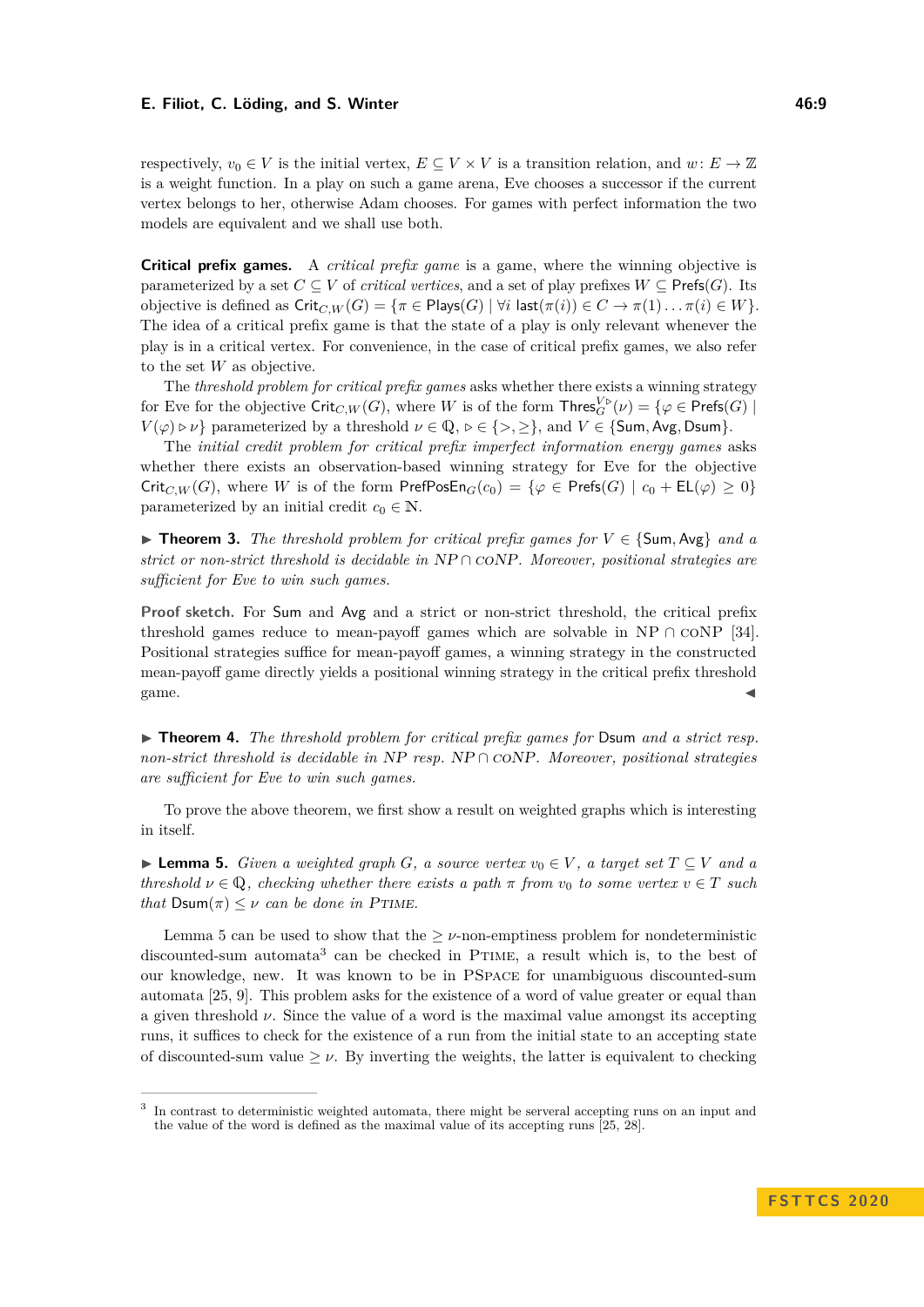### **46:10 Synthesis from Weighted Specifications with Partial Domains over Finite Words**

whether there exists a run from the initial state to an accepting state of discounted-sum value  $\langle -\nu$ . By seeing the (inverted) discounted-sum automaton as a weighted graph, the latter property can be checked in PTIME by Lemma [5,](#page-8-2) thus proving the following theorem.

<span id="page-9-3"></span>**Findam 5.** *The*  $\geq \nu$  *non-emptiness problem is decidable in PTIME for nondeterministic discounted-sum automata.*

We now go back to the proof of Theorem [4.](#page-8-1)

**Proof sketch of Theorem [4.](#page-8-1)** For Dsum, and a non-strict threshold, the problem can be directly reduced to discounted-sum games which are solvable in NP ∩  $\text{coNP}$  [\[4\]](#page-14-9).

For Dsum, and a strict threshold, such a reduction fails. To solve the problem, we first show that positional strategies are sufficient for Eve to win in a critical prefix threshold discounted-sum game (for strict and non-strict thresholds). The NP-algorithm guesses a positional strategy  $\sigma$  for Eve, and then verifies in polynomial time whether  $\sigma$  is winning. Let *G*<sup> $\prime$ </sup> be the game restricted to Eve's *σ*-edges, seen as a weighted graph. The strategy *σ* is not winning iff Adam can form a path in  $G'$  from the initial vertex to a critical vertex that has weight  $\leq \nu$ . This property can be checked in PTIME thanks to Lemma [5](#page-8-2) (by taking as target set the set of critical vertices).

The following is shown by reduction from the halting problem for 2-counter machines.

<span id="page-9-1"></span>► **Theorem 7.** The fixed initial credit problem for imperfect information critical prefix energy *games is undecidable.*

The above result contrasts the fixed initial credit problem for imperfect information energy games which is decidable [\[22\]](#page-15-5).

<span id="page-9-2"></span>I **Theorem 8.** *The fixed initial credit problem for imperfect information critical prefix energy games is decidable if from each vertex Adam has a strategy to reach a critical vertex against observation based strategies. Moreover, finite-memory strategies are sufficient for Eve to win.*

**Proof sketch.** This problem is reduced to the fixed initial credit problem for imperfect information energy games which is decidable [\[22\]](#page-15-5). In classical energy games, Eve loses as soon as the energy goes below zero. The idea of the reduction is that if in the critical prefix energy game the initial credit is  $c<sub>0</sub>$ , then in the classical energy game we start the game with an additional buffer, i.e., with  $c_0 + B$ , for some computable bound *B*. In the critical prefix energy game, if the energy level drops below  $-B$  Adam can force to visit a critical vertex such that the energy level can rise by at most  $B$ , ensuring that a critical vertex is visited with energy level below zero. Thus, the additional buffer *B* suffices in the classical energy  $\epsilon$  game.

### <span id="page-9-0"></span>**4 Synthesis problems**

Here, we solve the quantitative synthesis problems defined in Section [2.](#page-4-1) Recall that weighted specifications are given by weighted automata that alternate between reading one input and one output symbol. In other words, we prove the decidability results of Table [1.](#page-2-0) We then show consequences of these results to quantitative synthesis problems over infinite words.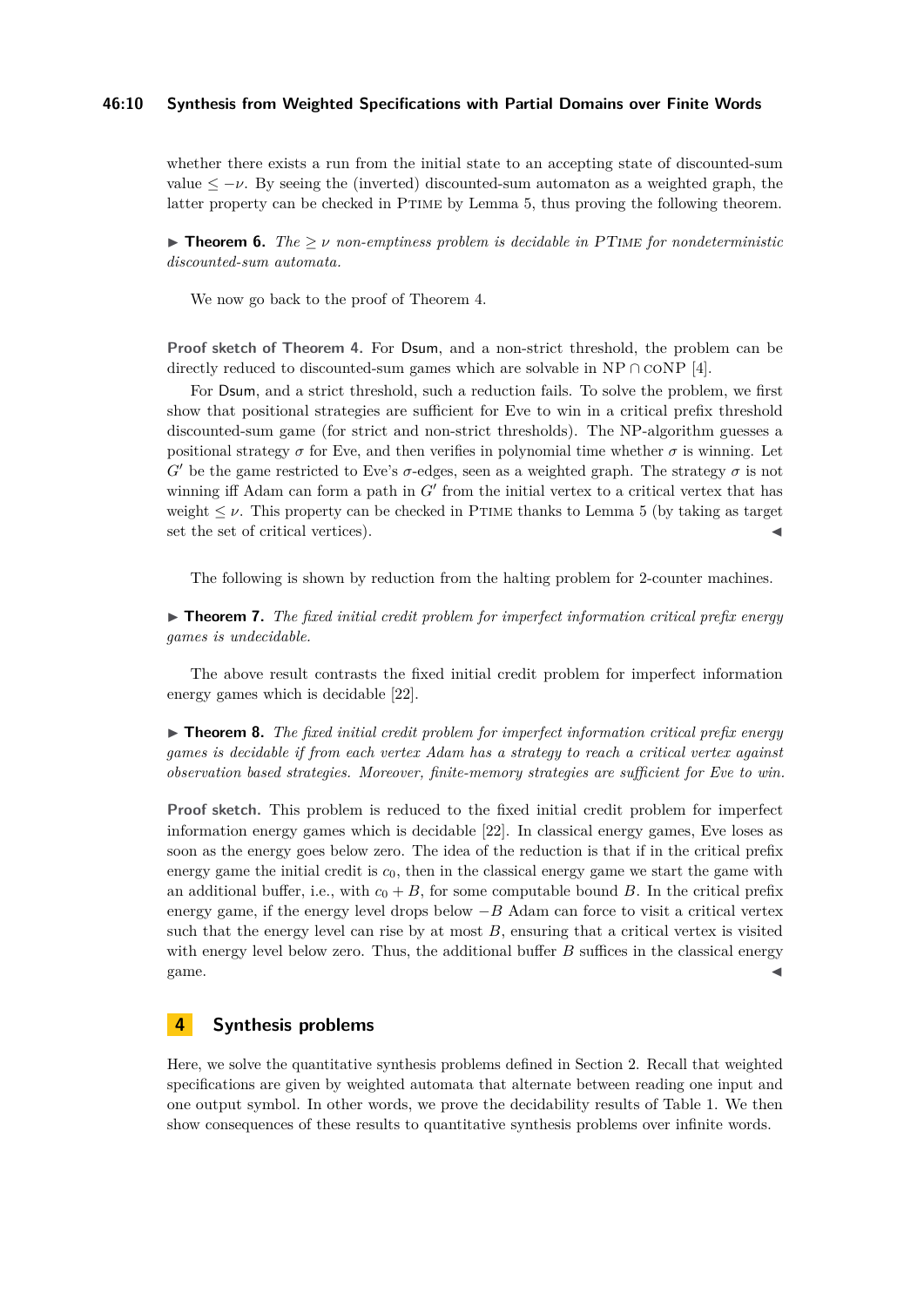<span id="page-10-1"></span>**Threshold synthesis problems.** Since weighted specifications *S* are given by weighted automata, the synthesis problem naturally reduces to a game played on the automaton. In order to solve threshold synthesis problems, in contrast to best-value and approximate synthesis problems, it is not necessary to compare the values of runs of the specification automaton that have the same input sequence. Hence, it is relatively straightforward to reduce threshold synthesis problems to critical prefix threshold games. An important point needs to be taken care of due to the fact the domain of *S* might be partial, and therefore lead Eve into the following bad situation  $(\star)$ : Eve must choose her outputs in such a way that she does not go in a state of the automaton which is non-accepting, while the input word played by Adam so far is in the domain of *S*. Otherwise, the pair of input and output word formed would not even be in *S*, something which is required by the definition of synthesis problems. So, Eve has to monitor the domain, which is easy if the domain is total, but more involved if it is partial. Thanks to Theorem [2,](#page-6-0) this can be done in polynomial time. More precisely, we first run the algorithm of Theorem [2](#page-6-0) which either returns that there is no Boolean realizer, or returns a domain-safe deterministic weighted automaton  $\mathcal{A}'$  which has the same Boolean realizers as *S*. By the very definition of domain-safe automata, the bad situation  $(\star)$  described above cannot happen. Hence, Eve can freely play on  $\mathcal{A}'$  without taking care of the domain constraint. Only the quantitative constraint matters, and it has to be enforced whenever Eve is in an accepting state of  $\mathcal{A}'$  (this corresponds to the situation where Adam has chosen an input word in the domain of *S*). Hence, only accepting states of  $\mathcal{A}'$  matter for the quantitative constraint and these are declared as critical. To conclude, by projecting away the symbols of  $\mathcal{A}'$  and by declaring its accepting states to be critical, we obtain a critical prefix game. For the threshold synthesis problem, decidability follows directly from the decidability of the threshold problem for critical prefix games (Theorems [3](#page-8-0)) and [4\)](#page-8-1). For Sum- and Avg-specifications, this can be done in  $NP \cap CONP$ . We leave open whether it is solvable in PTIME and show that this would also solve the long standing open problem of whether mean-payoff games are solvable in Ptime.

<span id="page-10-0"></span>**► Theorem 9.** *The threshold synthesis problem for a V*-specification with  $V \in \{Sum, Avg\}$ *and a strict or non-strict threshold is decidable in* NP ∩ coNP *and* PTIME*-equivalent to mean-payoff games. The threshold synthesis problem for a* Dsum*-specification and a strict resp. non-strict threshold is decidable in* NP *resp. in* NP ∩ coNP*.*

**Synthesis and regret determinization.** Before we prove our results about best-value and approximate synthesis, we highlight the tight connection between the approximate synthesis problem and the so-called regret determinization problem for nondeterministic weighted automata<sup>[4](#page-10-2)</sup>. This problem has for instance been studied in [\[26\]](#page-15-8) for **Sum**-automata and in [\[29\]](#page-15-6) for Dsum-automata. We formalize this connection here. Given  $r \in \mathbb{Q}$  and  $\triangleleft \in \{ \leq, \leq \}$ , a nondeterministic WFA  $\mathcal{A} = (Q, \Sigma, q_i, \Delta, F, \gamma)$  is called  $r_{\triangleleft}$ *-regret determinizable* if there exists a finite set of memory states *M* and a deterministic WFA  $A_r = (Q \times M, \Sigma, q_i^r, \Delta_r, F_r, \gamma_r)$ , where  $q_i^r = (q_i, m)$  for some  $m \in M$ ,  $F_r \subseteq F \times M$ ,  $((q, m), a, (q, m')) \in \Delta_r$  implies that  $(q, a, q') \in \Delta$ , and  $\gamma_r((q, m), a, (q, m')) = \gamma((q, a, q'))$  for all  $m, m' \in M$ , such that  $L(\mathcal{A}) = L(\mathcal{A}_r)$  and  $\mathcal{A}(w) - \mathcal{A}_r(w) \triangleleft r$  for all  $w \in \text{dom}(L(\mathcal{A}))$ . The *regret determinization problem* asks, given a nondeterministic weighted automaton A, a threshold  $r \in \mathbb{Q}$ , and *√* ∈ {*<*, ≤}, whether *A* is  $r$ <sup>*/*</sup>-regret determinizable.

<span id="page-10-3"></span><span id="page-10-2"></span><sup>4</sup> In contrast to deterministic weighted automata, there might be serveral accepting runs on an input and the value of the word is defined as the maximal value of its accepting runs [\[25,](#page-15-12) [28\]](#page-15-13).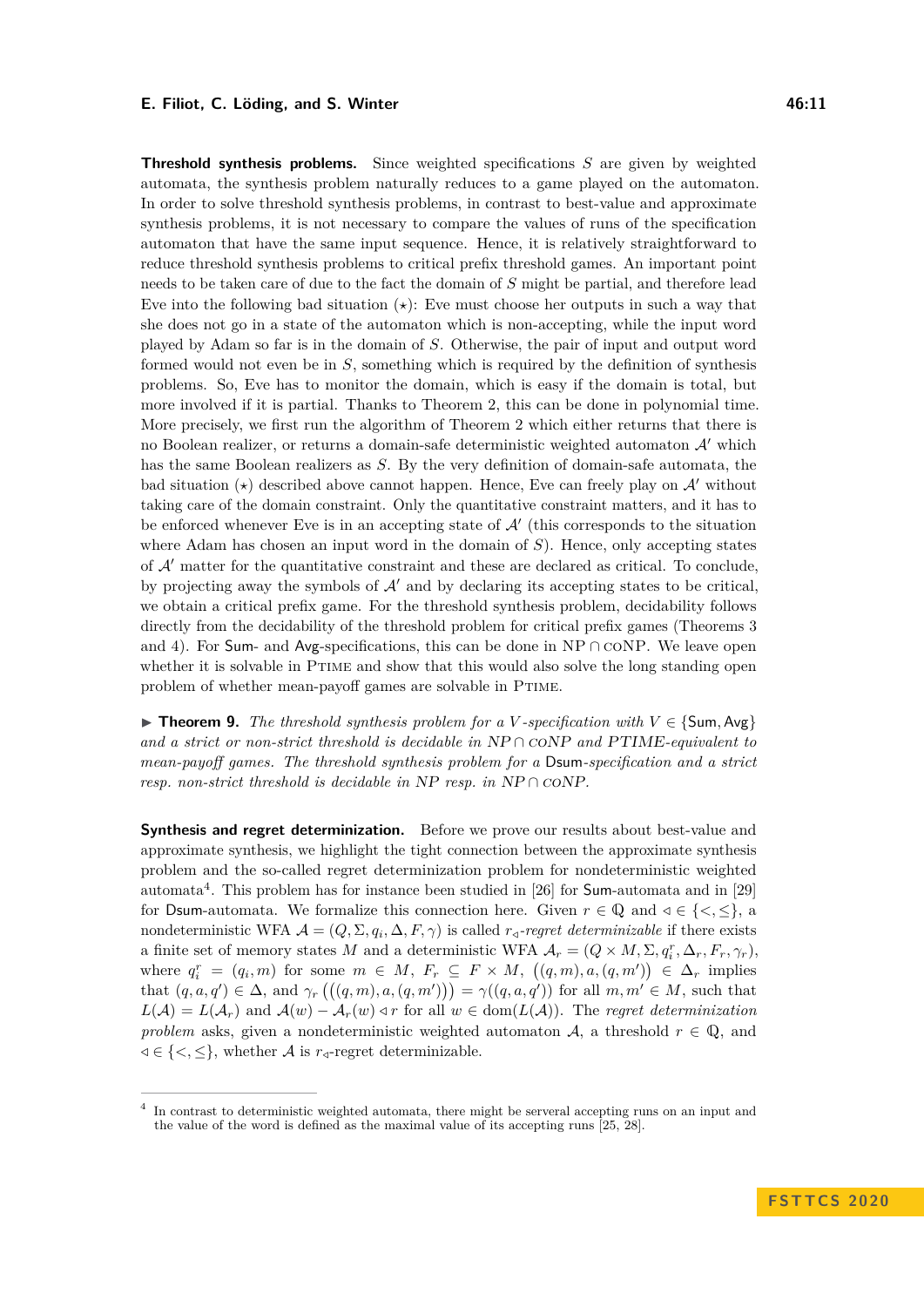### **46:12 Synthesis from Weighted Specifications with Partial Domains over Finite Words**

 $\triangleright$  **Lemma 10.** *The approx. synthesis problem for weighted specifications reduces in linear time to the regret determinization problem for nondet. weighted automata (with the same threshold). The converse is true (in linear time and with the same threshold) for* Sum*-automata.*

Lemma [10](#page-10-3) is independent from any payoff function. Regarding the converse direction, when going from the regret determinization problem to the approximate synthesis problem, a transition (for an input symbol) must be translated into two transitions (adding an output symbol). This step can cause difficulties depending on the used payoff function, e.g., Dsum.

**Best-value synthesis problems.** Best-value synthesis is equivalent to zero-regret synthesis, which is, by Lemma [10,](#page-10-3) equivalent to zero-regret determinization of weighted automata. In [\[9\]](#page-14-15), the authors showed that if a Sum-automaton is zero-regret determinizable, then no memory states are needed, i.e., a sub-automaton suffices. We give general sufficient conditions on weighted finite automata (which hold for Sum-, Avg- and Dsum-automata) under which the latter result can be generalized.

Let  $V: \mathbb{Z}^* \to \mathbb{Q}$  be a payoff function. A *V*-automaton defining a *V*-specification, where *V* is applied to runs as usual, is called  $\le$ -*stable* if for all runs  $\rho$ ,  $\rho'$ ,  $\rho''$  such that the end state of  $\rho$  is the beginning state of  $\rho'$  and  $\rho''$ ,  $w' = u \otimes v'$ , and  $w'' = u \otimes v''$  for some  $u \in \Sigma_{\mathbf{A}}^*$  and  $v', v'' \in \Sigma_{\infty}^*$ , where *w'* and *w''* are the words associated to *ρ'* and *ρ''*, respectively, holds that if  $V(\rho') \leq V(\rho'')$  then  $V(\rho \rho') \leq V(\rho \rho'')$ .

▶ **Lemma 11.** *Given a weighted specification*  $S$  *by a*  $\leq$ -stable weighted automaton  $A$ , if there *exists a transducer that implements a best-value S-realization, then there exists a transducer that implements a best-value S-realization that is defined as a sub-automaton of* A*.*

While the above lemma can be used to obtain our decidability results for best-value synthesis, we use other techniques to obtain the complexity results stated below.

<span id="page-11-0"></span>▶ **Theorem 12.** *The best-value synthesis problem is decidable in PTIME for* Sum-specifications *and* Avg*-specifications, and in* NP∩coNP *for* Dsum*-specifications.*

**Proof sketch.** For Sum, the problem reduces to the zero-regret determinization problem for Sum-automata, see Lemma [10,](#page-10-3) aka the determinization by pruning problem for Sum-automata, known to be decidable in Ptime in [\[3\]](#page-14-14). For Avg, it easily reduces to Sum by interpreting the Avg-specification as a Sum-specification. For Dsum, we show that the problem reduces in Ptime to a critical prefix threshold game, for non-strict threshold, which is solvable in  $NPOCONP$  by Theorem [4.](#page-8-1)

Alternatively, decidability for Dsum can be obtained by reduction to the zero-regret determinization problem for Dsum-automata over infinite words which was shown to be decidable in NP in [\[29,](#page-15-6) Theorem 6]. However, our techniques allow us to get NP∩coNP.

**Approximate synthesis problems.** We now turn to the approximate synthesis problems and show its decidability for Sum and Avg. We leave the decidability status open for Dsum, but nevertheless show decidability for a large class, namely when the discount factor is of the form  $\frac{1}{n}$  for  $n \in \mathbb{N}$ . Nondeterministic Dsum-automata in this class have been considered in [\[8\]](#page-14-16) and shown to be determinizable.

- <span id="page-11-1"></span>▶ **Theorem 13.** *The approximate synthesis problem is*
- EXPtime*-complete for* Sum*-specifications and strict or non-strict thresholds;*
- *decidable and* EXPtime*-hard for* Avg*-specifications and strict or non-strict thresholds;*  $\overline{a}$
- $\overline{a}$ *in* NEXPTIME *(resp.* EXPTIME*)* for Dsum-specifications with a discount factor  $\lambda$  of the  $form \frac{1}{n}$  with  $n \in \mathbb{N}$  and strict (resp. non-strict) thresholds.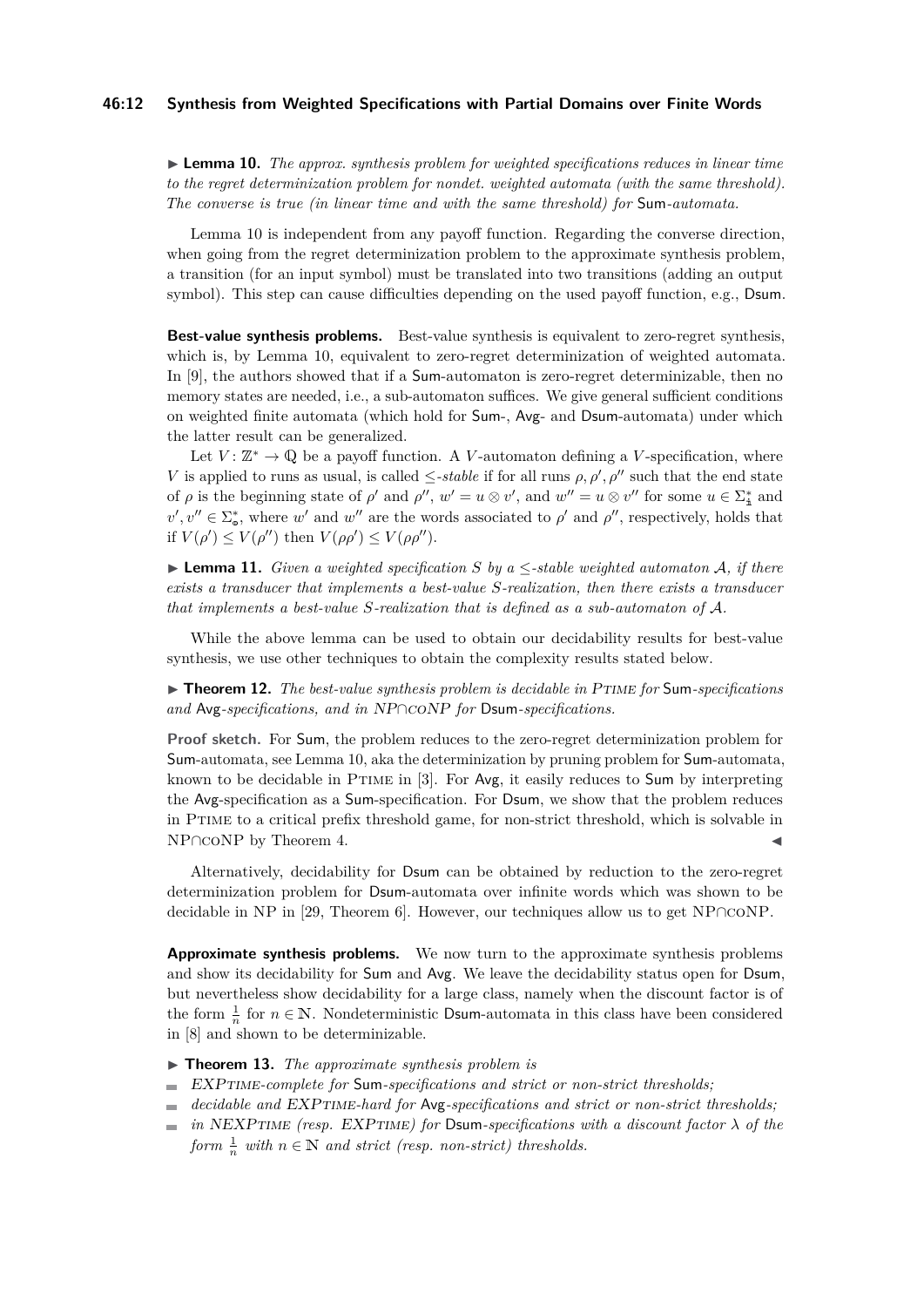#### **E. Filiot, C. Löding, and S. Winter 46:13**

**Proof sketch.** For Sum, we reduce the problem to *r*-regret determinization of Sum-automata, known to be EXPtime-complete, using the back-and-forth connection given by Lemma [10.](#page-10-3)

For an Avg-specifications *S*, it is worth noting that even though *r*-approximate synthesis reduces to *r*-approximate synthesis for Sum when  $r = 0$ , interpreting *S* as a Sum-specification, this reduction is wrong for  $r > 0$  in general. It is because in an Avg-specification, Eve can deviate more and more from the best sum, while the average of this difference can stay low. We instead rely on a reduction to critical prefix energy games of imperfect information and fixed initial credit (which falls into the decidable subclass of Theorem [8\)](#page-9-2). Intuitively, in this game, Adam constructs a run  $\rho$  on a pair of words  $(u, v)$  and Eve constructs a run  $ρ'$  on some  $(u, v')$ . She only sees *u* and not  $ρ$ . The energy level of such a play is set to  $\textsf{Sum}(\rho') + |uv| \cdot r - \textsf{Sum}(\rho)$  and must be positive whenever Adam reaches an accepting state. ExpTime-hardness is perhaps the most technical result of the paper, and is a non-trivial adaptation of reduction from countdown games used to show ExpTime-hardness of the regret determinization of Sum-automata [\[26\]](#page-15-8).

Finally, for Dsum, we use that by projecting away the output in the Dsum-automaton defining the specification, we obtain a nondeterministic weighted automaton which is determinizable by [\[8\]](#page-14-16). This allows us to reduce the problem to the threshold synthesis problem for Dsum, which is decidable by Theorem [9.](#page-10-0) To obtain the complexity results, we first analyze the determinization procedure. It yields an automaton whose states are exponential in the number of states and polynomial in the weights of the nondeterministic one. Its weights are polynomial in the weights of the nondeterministic one. For a strict threshold, the claimed complexity bound follows directly from Theorem [9.](#page-10-0) For a non-strict threshold, we use that critical prefix threshold games are reduced in polynomial time to discounted-sum games. Using value iteration [\[34\]](#page-15-4) to solve discounted-sum games yields the claimed complexity bound, because it runs in polynomial time in the size of the arena, logarithmic in the absolute maximal weight of the arena, and exponential in the representation of the discount factor, i.e., polynomial in the discount factor.

**Infinite words and Church synthesis.** An  $\omega$ -specification is a subset  $S \subseteq (\Sigma_{\mathbf{i}}.\Sigma_{\mathbf{0}})^{\omega}$ . The (Church) synthesis problem asks to decide whether there exists a strategy to pick a correct output sequence given longer and longer prefixes of an infinite input sequence. Formally, an *ω*-specification *S* is said to be *realizable* if there exists a function  $\lambda$ :  $\Sigma_{\mathbf{i}}^* \to \Sigma_{\mathbf{0}}$  such that for all  $i_1 i_2 \cdots \in \Sigma_{\mathbf{n}}^{\omega}$ , it holds that  $i_1 \lambda(i_1) i_2 \lambda(i_1 i_2) i_3 \lambda(i_1 i_2 i_3) \cdots \in S$ .

Strategies of interest are those which can be represented by a finite-state machine, and in particular a Mealy machine, that is, roughly, a transducer running on *ω*-words and without acceptance condition. Formally, it is a tuple  $M = (P, p_0, \delta)$  such that P is a finite set of states with initial state  $p_0$ , and  $\delta: P \times \Sigma_{\mathbf{i}} \to \Sigma_{\mathbf{o}} \times P$  is a (total) transition function. The function  $\delta$  can be extended to  $\delta^*$ :  $P \times \Sigma_i^+ \to \Sigma_{\mathfrak{g}} \times P$  as usual. Then, M defines the strategy  $\lambda_M$  such that for all  $u \in \Sigma^*_h$ ,  $\lambda_M(u) = \pi_1(\delta^*(p_0, u))$ , where  $\pi_1$  is the first projection. It is well-known that when  $S$  is  $\omega$ -regular (given e.g. as a parity automaton), it is decidable whether *S* is realizable [\[14\]](#page-14-0). Moreover, realizability implies realizability by a Mealy machine.

**Weighted safety specifications.** In this paper, we go beyond *ω*-regular specifications, by considering safety *ω*-specifications induced by weighted specifications of finite words defined by deterministic weighted automata. Let  $W: (\Sigma_{\mathbf{i}} \Sigma_{\mathbf{0}})^* \to \mathbb{Q} \cup \{-\infty\}$  be a weighted specification. For a threshold  $t \in \mathbb{Q}$  and  $\rho \in \{>, \geq\}$ , we define the *w*-specification Thres<sup>bt</sup> $(W) = \{i_1o_1 \cdots \in$  $(\Sigma_{\mathbf{i}} \cdot \Sigma_{\mathbf{0}})^{\omega} \mid \forall k \geq 0, i_1 \dots i_k \in \text{dom}(W) \rightarrow W(i_1 o_1 \dots i_k o_k) \triangleright t$ . In words, an  $\omega$ -word *w* is in Thres<sup>bt</sup>(*W*) iff for all finite prefixes  $u = i_1 o_1 \dots i_k o_k$  of *w*, either  $i_1 \dots i_k \notin dom(W)$  or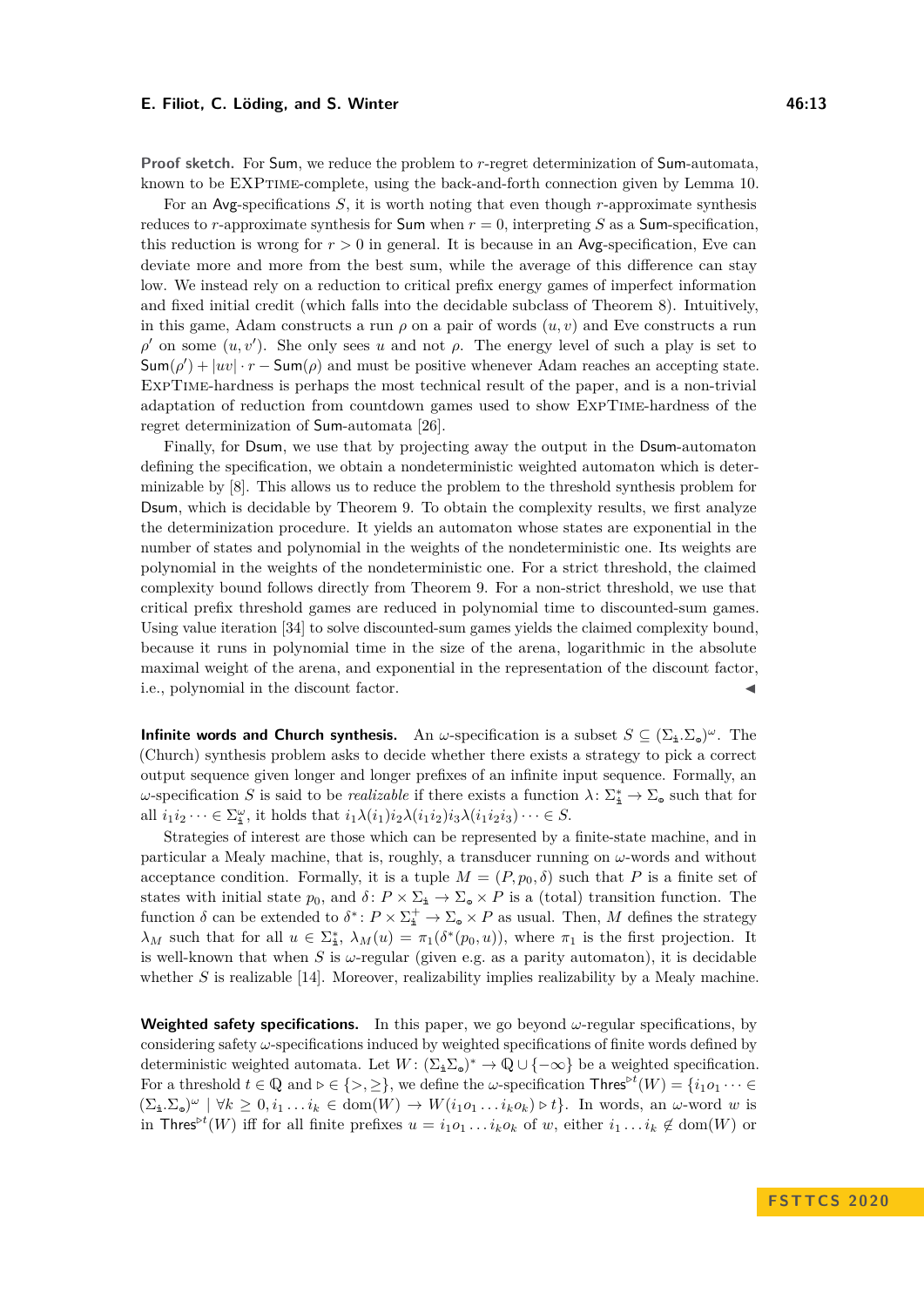### **46:14 Synthesis from Weighted Specifications with Partial Domains over Finite Words**

 $W(u) \triangleright t$ . So, the quantitative condition is checked only for prefixes whose input belongs to dom(*W*). The *ω*-specification  $\mathsf{Thres}^{\mathsf{pt}}(W)$  is a safety specification <sup>[5](#page-13-2)</sup>. More generally, any set  $S \subseteq (\Sigma_{\mathbf{i}} \cdot \Sigma_{\mathbf{0}})^*$  induces a safety *w*-specification  $\mathsf{Safe}(S) = \{i_1 o_1 \cdots \in (\Sigma_{\mathbf{i}} \cdot \Sigma_{\mathbf{0}})^{\omega} \mid \forall k \geq$  $0, i_1 \ldots i_k \in \text{dom}(S) \to i_1 o_1 \ldots i_k o_k \in S$ .

For example, we have the equality  $\mathsf{Thres}^{\triangleright t}(W) = \mathsf{Safe}(\{u \in (\Sigma_i, \Sigma_{\mathsf{e}})^* \mid W(u) \triangleright t\}).$ Likewise, we define best-value and approximate safety *ω*-specifications. Formally, given a finite word  $i_1 \dots i_k \in \Sigma^*_\mathtt{i}$  and  $\triangleleft \in \{<,\leq\},$  we let  $\mathsf{BestVal}(W) = \mathsf{Approx}^{\leq}(W,0)$  where for all *r* ∈  $\mathbb{Q}_{\geq 0}$  we have  $\mathsf{Approx}^{\triangleleft}(W, r) = \mathsf{Safe}(\{u = i_1 o_1 \ldots i_k o_k \mid \mathsf{bestVal}_W(i_1 \ldots i_k) - W(u) \triangleleft r\}.$ Note that the three notions of safety  $\omega$ -specifications we have defined are not necessarily  $\omega$ -regular, even if *W* is given by a deterministic weighted automaton. Nevertheless, an immediate consequence of the results we have obtained previously on finite words is that

**Theorem 14.** The synthesis problem for an  $\omega$ -specification  $O \subseteq (\Sigma_{\mathbf{i}}.\Sigma_{\mathbf{0}})^{\omega}$  is decidable *when O is given by a deterministic V -automaton defining a weighted V -specification of finite*  $words \ W \ s.t. \ O \in {\text{Thres}}^{>t}(W), \text{Thres}^{\geq t}(W), \text{BestVal}(W), \text{Approx}^{<}(W,r), \text{Approx}^{<}(W,r) \}$ *and*  $V =$  Sum,  $V =$  Avg *or*  $V =$  Dsum *with discount factor*  $1/n$  *for*  $n \in \mathbb{N}$ *. Moreover, if O is realizable, it is realizable by a Mealy machine.*

### **5 Future work**

In this paper, weighted specifications are defined by deterministic weighted automata. Nondeterministic, even unambiguous, weighted automata, are strictly more expressive than their deterministic variant in general, and in particular for Sum, Avg and Dsum. An interesting direction is to revisit our quantitative synthesis problems for specifications defined by nondeterministic weighted automata. Using similar ideas as the undecidability of critical prefix energy games of imperfect information, it can be shown that threshold synthesis becomes undecidable for unambiguous sum- and avg-specifications. The problem is open for best-value and approximate synthesis, and we plan to investigate it.

Two other directions seem interesting as future work, both in the setting of infinite words. First, natural measures in this setting are discounted-sum and mean-payoff. While the threshold synthesis problems directly reduce to known results and best-value/approximate synthesis for dsum has been studied in [\[29\]](#page-15-6), nothing is known to the best of our knowledge about best-value/approximate synthesis for mean-payoff. We expect the techniques to be different because such a measure is prefix-independent, unlike our measures in the setting of finite words. As a second direction, we have seen how our results apply to synthesis on infinite words through weighted safety conditions. An interesting direction is to consider such weighted requirements in conjunction with  $\omega$ -regular conditions such as parity, in the line of [\[17\]](#page-14-17) that combines energy and parity objectives in games.

#### **References**

- <span id="page-13-1"></span>**1** Shaull Almagor and Orna Kupferman. Good-enough synthesis. In *International Conference on Computer Aided Verification*, pages 541–563. Springer, 2020.
- <span id="page-13-0"></span>**2** Shaull Almagor, Orna Kupferman, Jan Oliver Ringert, and Yaron Velner. Quantitative assume guarantee synthesis. In *International Conference on Computer Aided Verification*, pages 353–374. Springer, 2017.

<span id="page-13-2"></span><sup>5</sup> A language of *ω*-words *S* is a safety language if any *ω*-word *w* whose finite prefixes *u* are such that  $uv_u \in S$  for some *ω*-word  $v_u$ , belongs to *S* [\[15\]](#page-14-18).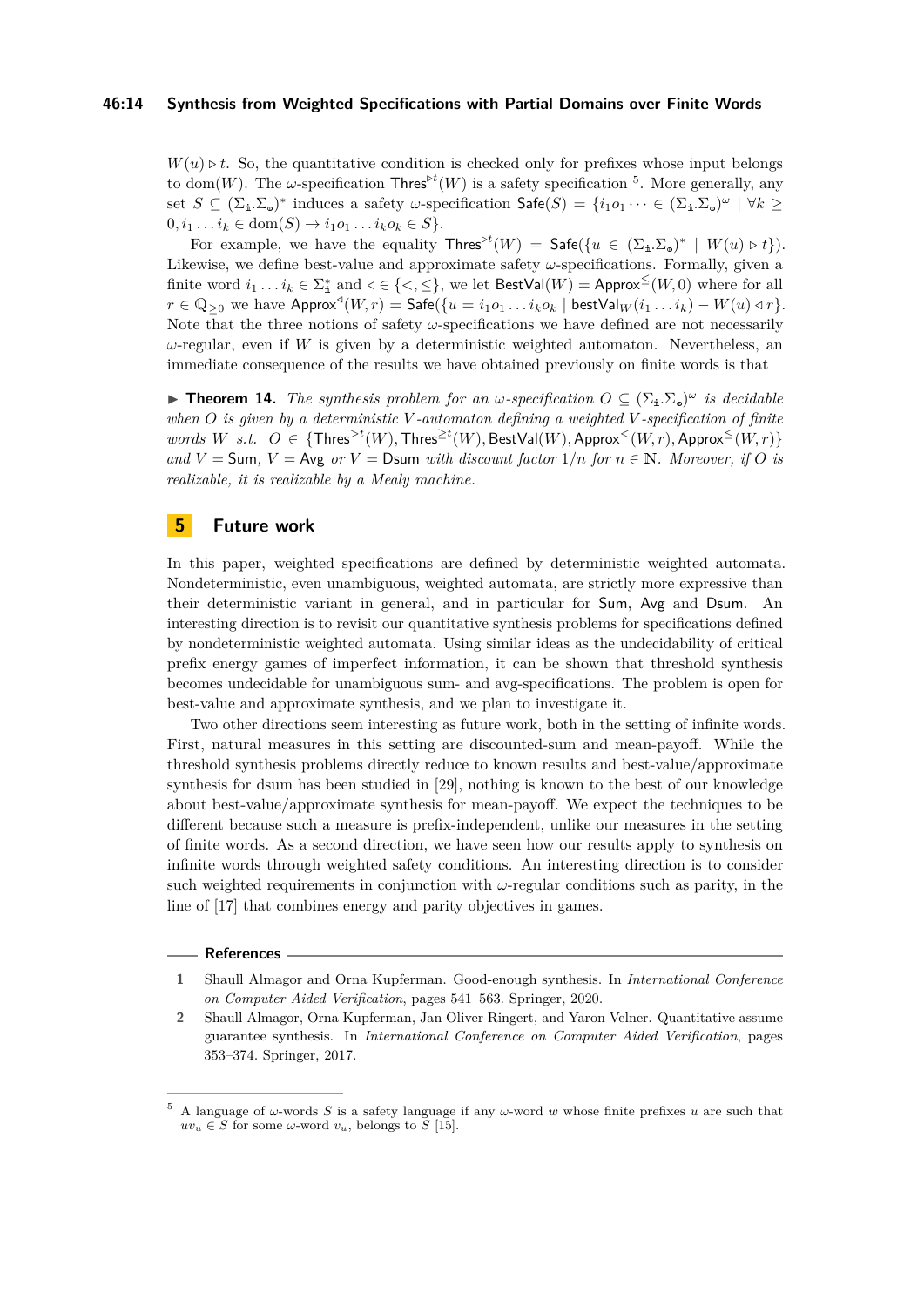### **E. Filiot, C. Löding, and S. Winter 19. 20. 20. 20. 20. 20. 20. 20. 20. 46:15**

- <span id="page-14-14"></span>**3** Benjamin Aminof, Orna Kupferman, and Robby Lampert. Reasoning about online algorithms with weighted automata. *ACM Trans. Algorithms*, 6(2):28:1–28:36, 2010.
- <span id="page-14-9"></span>**4** Daniel Andersson. An improved algorithm for discounted payoff games. In *ESSLLI Student Session*, pages 91–98, 2006.
- <span id="page-14-4"></span>**5** Roderick Bloem, Krishnendu Chatterjee, Thomas A Henzinger, and Barbara Jobstmann. Better quality in synthesis through quantitative objectives. In *International Conference on Computer Aided Verification*, pages 140–156. Springer, 2009.
- <span id="page-14-11"></span>**6** Roderick Bloem, Rüdiger Ehlers, and Robert Könighofer. Cooperative reactive synthesis. In Bernd Finkbeiner, Geguang Pu, and Lijun Zhang, editors, *Automated Technology for Verification and Analysis - 13th International Symposium, ATVA 2015, Shanghai, China, October 12-15, 2015, Proceedings*, volume 9364 of *Lecture Notes in Computer Science*, pages 394–410. Springer, 2015.
- <span id="page-14-3"></span>**7** Roderick Bloem, Barbara Jobstmann, Nir Piterman, Amir Pnueli, and Yaniv Sa'ar. Synthesis of reactive(1) designs. *J. Comput. Syst. Sci.*, 78(3):911–938, 2012. [doi:10.1016/j.jcss.2011.](https://doi.org/10.1016/j.jcss.2011.08.007) [08.007](https://doi.org/10.1016/j.jcss.2011.08.007).
- <span id="page-14-16"></span>**8** Udi Boker and Thomas A. Henzinger. Exact and approximate determinization of discountedsum automata. *Logical Methods in Computer Science*, 10(1), 2014.
- <span id="page-14-15"></span>**9** Udi Boker, Thomas A. Henzinger, and Jan Otop. The target discounted-sum problem. In *30th Annual ACM/IEEE Symposium on Logic in Computer Science, LICS 2015, Kyoto, Japan, July 6-10, 2015*, pages 750–761. IEEE Computer Society, 2015. [doi:10.1109/LICS.2015.74](https://doi.org/10.1109/LICS.2015.74).
- <span id="page-14-7"></span>**10** Patricia Bouyer, Uli Fahrenberg, Kim G Larsen, and Nicolas Markey. Timed automata with observers under energy constraints. In *Proceedings of the 13th ACM international conference on Hybrid systems: computation and control*, pages 61–70, 2010.
- <span id="page-14-8"></span>**11** Tomáš Brázdil, Petr Jančar, and Antonín Kučera. Reachability games on extended vector addition systems with states. In *International Colloquium on Automata, Languages, and Programming*, pages 478–489. Springer, 2010.
- <span id="page-14-6"></span>**12** Romain Brenguier, Lorenzo Clemente, Paul Hunter, Guillermo A Pérez, Mickael Randour, Jean-François Raskin, Ocan Sankur, and Mathieu Sassolas. Non-zero sum games for reactive synthesis. In *Language and Automata Theory and Applications*, pages 3–23. Springer, 2016.
- <span id="page-14-13"></span>**13** Romain Brenguier, Jean-François Raskin, and Ocan Sankur. Assume-admissible synthesis. *Acta Informatica*, 54(1):41–83, 2017. [doi:10.1007/s00236-016-0273-2](https://doi.org/10.1007/s00236-016-0273-2).
- <span id="page-14-0"></span>**14** J Richard Büchi and Lawrence H Landweber. Solving sequential conditions finite-state strategies. *Trans. Ameri. Math. Soc.*, 138:295–311, 1969.
- <span id="page-14-18"></span>**15** Edward Chang, Zohar Manna, and Amir Pnueli. The safety-progress classification. In *Logic and Algebra of Specification*, pages 143–202. Springer, 1993.
- <span id="page-14-5"></span>**16** Krishnendu Chatterjee and Laurent Doyen. Energy parity games. *Theoretical Computer Science*, 458, 2012.
- <span id="page-14-17"></span>**17** Krishnendu Chatterjee and Laurent Doyen. Energy parity games. *Theor. Comput. Sci.*, 458:49–60, 2012. [doi:10.1016/j.tcs.2012.07.038](https://doi.org/10.1016/j.tcs.2012.07.038).
- <span id="page-14-10"></span>**18** Krishnendu Chatterjee and Thomas A. Henzinger. Assume-guarantee synthesis. In Orna Grumberg and Michael Huth, editors, *Tools and Algorithms for the Construction and Analysis of Systems, 13th International Conference, TACAS 2007, Held as Part of the Joint European Conferences on Theory and Practice of Software, ETAPS 2007 Braga, Portugal, March 24 - April 1, 2007, Proceedings*, volume 4424 of *Lecture Notes in Computer Science*, pages 261–275. Springer, 2007.
- <span id="page-14-2"></span>**19** A Church. Applications of recursive arithmetic to the problem of circuit synthesis–summaries of talks. *Institute for Symbolic Logic, Cornell University*, 1957.
- <span id="page-14-1"></span>**20** Edmund M Clarke, Thomas A Henzinger, Helmut Veith, and Roderick Bloem. *Handbook of model checking*, volume 10. Springer, 2018.
- <span id="page-14-12"></span>**21** Rodica Condurache, Emmanuel Filiot, Raffaella Gentilini, and Jean-François Raskin. The complexity of rational synthesis. In Ioannis Chatzigiannakis, Michael Mitzenmacher, Yuval Rabani, and Davide Sangiorgi, editors, *43rd International Colloquium on Automata, Languages,*